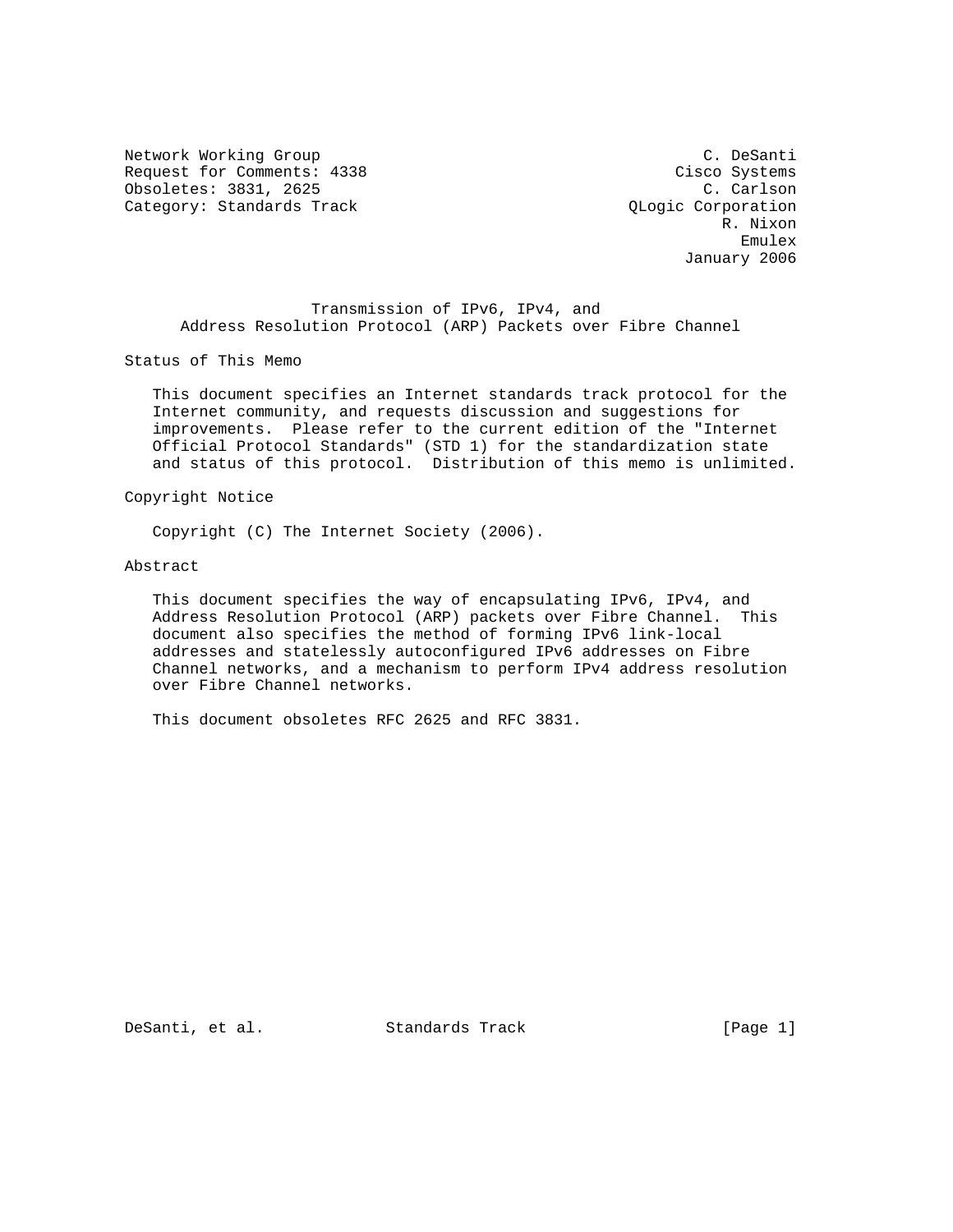# Table of Contents

| 4.1. FC Sequence Format for IPv6 and IPv4 Packets 7                     |
|-------------------------------------------------------------------------|
|                                                                         |
|                                                                         |
|                                                                         |
|                                                                         |
|                                                                         |
|                                                                         |
|                                                                         |
|                                                                         |
| 5. IPv6 Stateless Address Autoconfiguration 13                          |
| 5.1. IPv6 Interface Identifier and Address Prefix 13                    |
| 5.2. Generating an Interface ID from a Format 1 N_Port_Name 14          |
| 5.3. Generating an Interface ID from a Format 2 N_Port_Name 15          |
| 5.4. Generating an Interface ID from a Format 5 N_Port_Name 16          |
| 5.5. Generating an Interface ID from an EUI-64 Mapped                   |
|                                                                         |
|                                                                         |
|                                                                         |
| 8. Link-layer Address/Hardware Address 20                               |
|                                                                         |
|                                                                         |
|                                                                         |
|                                                                         |
|                                                                         |
|                                                                         |
|                                                                         |
|                                                                         |
|                                                                         |
|                                                                         |
|                                                                         |
|                                                                         |
|                                                                         |
| A. Transmission of a Broadcast FC Sequence over FC Topologies           |
|                                                                         |
| B. Validation of the <n_port_name, n_port_id=""> Mapping</n_port_name,> |
|                                                                         |
| C. Fibre Channel Bit and Byte Numbering Guidance 30                     |
|                                                                         |
|                                                                         |
|                                                                         |

DeSanti, et al. Standards Track [Page 2]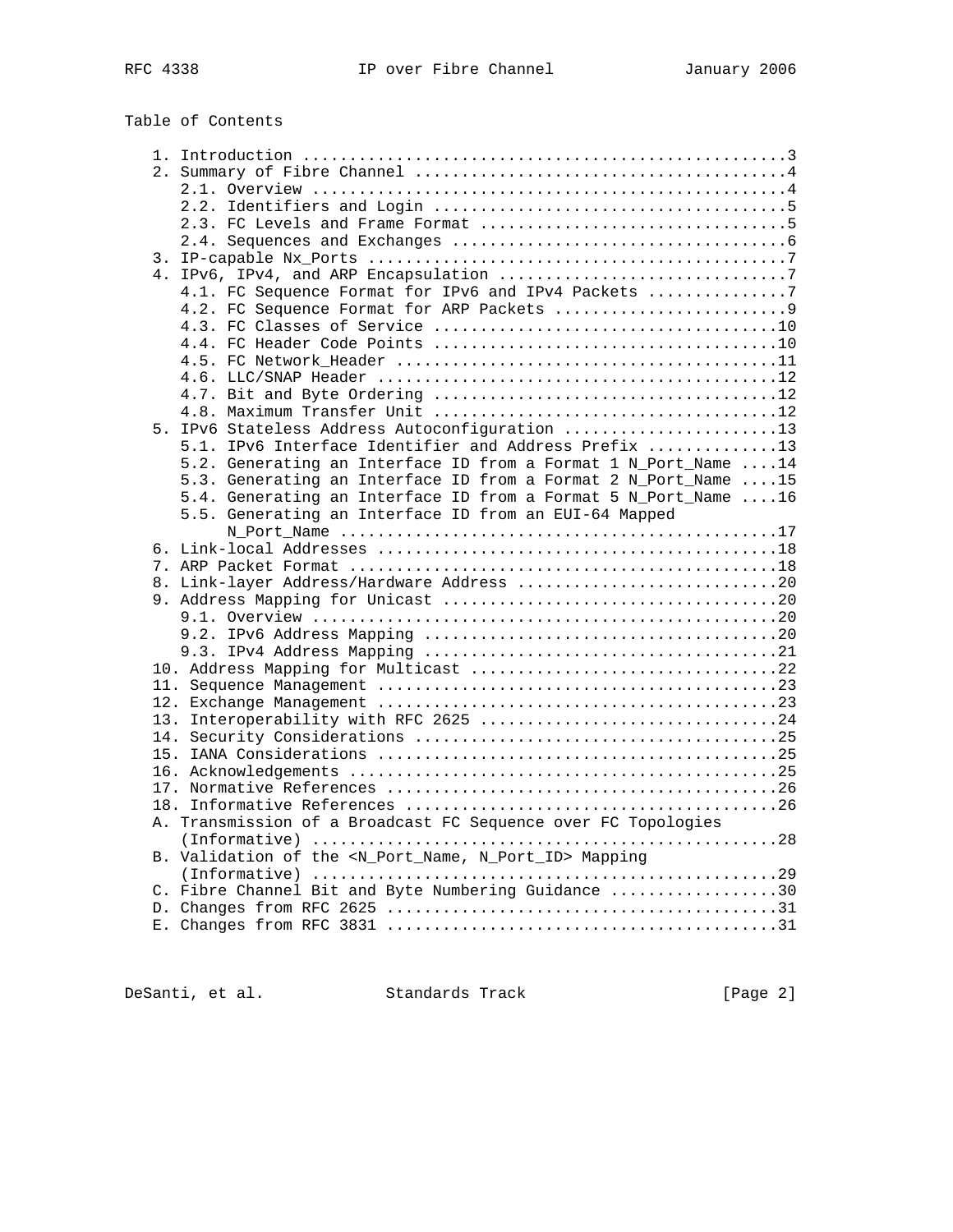- 
- 1. Introduction

 Fibre Channel (FC) is a high-speed serial interface technology that supports several Upper Layer Protocols including Small Computer System Interface (SCSI), IPv6 [IPv6], and IPv4 [IPv4].

 [RFC-2625] defined how to encapsulate IPv4 and Address Resolution Protocol (ARP) packets over Fibre Channel for a subset of Fibre Channel devices. This specification enables the support of IPv4 for a broader category of Fibre Channel devices. In addition, this specification simplifies [RFC-2625] by removing unused options and clarifying current implementations. This document obsoletes [RFC-2625].

 Specific [RFC-2625] limitations that this document aims to resolve are the following:

- N\_Port\_Name format restriction. [RFC-2625] restricts the use of IPv4 to Fibre Channel devices having the format 0x1 N\_Port\_Name, but many current implementations use other N\_Port\_Name formats.
- Use of Fibre Channel Address Resolution Protocol (FARP). [RFC-2625] requires the support of FARP to map N\_Port\_Names to N\_Port\_IDs, but many current implementations use other methods, such as the Fibre Channel Name Server.
- Missing support for IPv4 multicast. [RFC-2625] does not specify how to transmit IPv4 packets with a multicast destination address over Fibre Channel.

 [RFC-3831] defines how to encapsulate IPv6 over Fibre Channel and a method of forming IPv6 link-local addresses [AARCH] and statelessly autoconfigured IPv6 addresses on Fibre Channel networks. [RFC-3831] also describes the content of the Source/Target Link-layer Address option used in Neighbor Discovery [DISC] when the messages are transmitted on a Fibre Channel network. This document obsoletes [RFC-3831].

 Warning to readers familiar with Fibre Channel: both Fibre Channel and IETF standards use the same byte transmission order. However, the bit numbering is different. See Appendix C for guidance.

 The key words "MUST", "MUST NOT", "REQUIRED", "SHALL", "SHALL NOT", "SHOULD", "SHOULD NOT", "RECOMMENDED", "MAY", and "OPTIONAL" in this document are to be interpreted as described in [KEYWORDS].

DeSanti, et al. Standards Track [Page 3]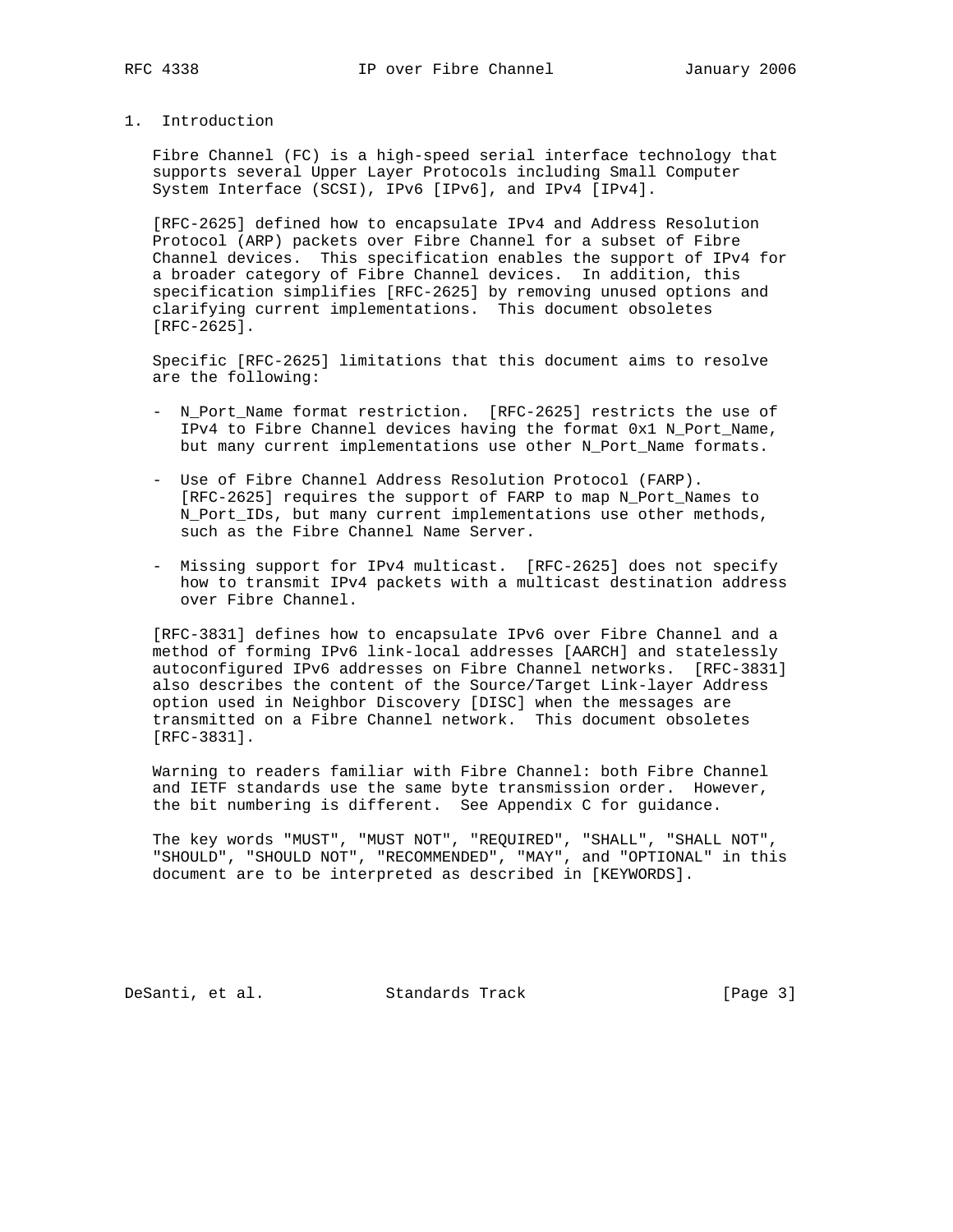# 2. Summary of Fibre Channel

## 2.1. Overview

 Fibre Channel (FC) is a gigabit-speed network technology primarily used for storage networking. Fibre Channel is standardized in the T11 Technical Committee of the InterNational Committee for Information Technology Standards (INCITS), an American National Standard Institute (ANSI) accredited standards committee.

 Fibre Channel devices are called Nodes. Each Node has one or more Ports that connect to Ports of other devices. Fibre Channel may be implemented using any combination of the following three topologies:

- a point-to-point link between two Ports;
- a set of Ports interconnected by a switching network called a Fabric, as defined in [FC-FS];
- a set of Ports interconnected with a loop topology, as defined in [FC-AL-2].

 A Node Port that does not operate in a loop topology is called an N\_Port. A Node Port that operates in a loop topology using the loop-specific protocols is designated as an NL\_Port. The term Nx\_Port is used to indicate a Node Port that is capable of operating in either mode.

 A Fabric Port that does not operate in a loop topology is called an F\_Port. A Fabric Port that operates in a loop topology using the loop-specific protocols is designated as an FL\_Port. The term Fx\_Port is used to indicate a Fabric Port that is capable of operating in either mode.

 A Fibre Channel network, built with any combination of the FC topologies described above, is a multiaccess network with broadcast capabilities.

 From an IPv6 point of view, a Fibre Channel network is an IPv6 Link [IPv6]. IP-capable Nx\_Ports are what [IPv6] calls Interfaces.

 From an IPv4 point of view, a Fibre Channel network is an IPv4 Local Network [IPv4]. IP-capable Nx\_Ports are what [IPv4] calls Local Network Interfaces.

DeSanti, et al. Standards Track [Page 4]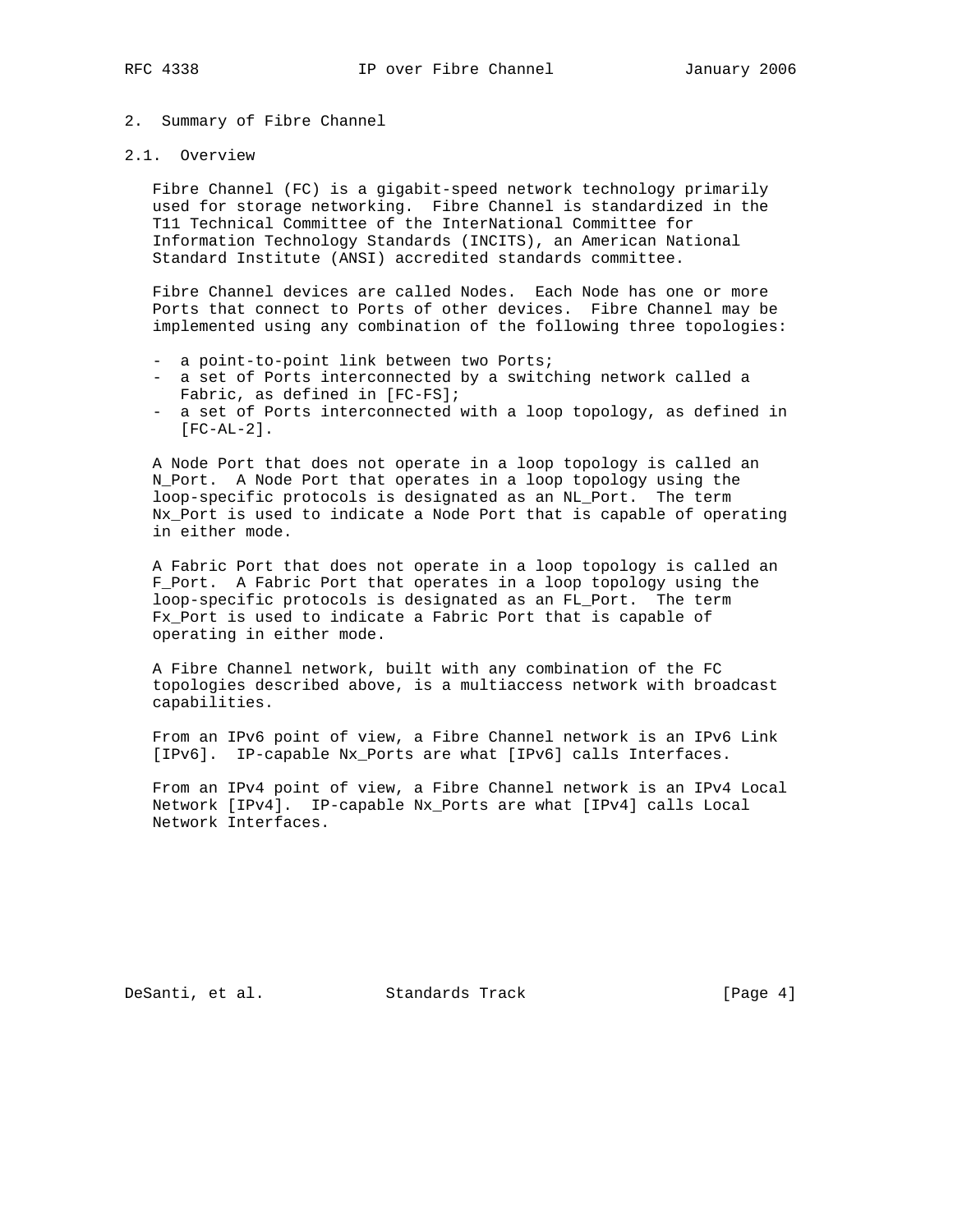## 2.2. Identifiers and Login

 Fibre Channel entities are identified by non-volatile 64-bit Name\_Identifiers. [FC-FS] defines several formats of Name\_Identifiers. The value of the most significant 4 bits defines the format of a Name\_Identifier. These Name\_Identifiers are referred to in a more concise manner as follows:

- an Nx\_Port's Name\_Identifier is called N\_Port\_Name;
- an Fx Port's Name Identifier is called F Port Name;
- a Node's Name\_Identifier is called Node\_Name;
- a Fabric's Name\_Identifier is called Fabric\_Name.

 An Nx\_Port connected to a Fibre Channel network is associated with two identifiers, its non-volatile N\_Port\_Name and a volatile 24-bit address called N\_Port\_ID. The N\_Port\_Name is used to identify the Nx\_Port, and the N\_Port\_ID is used for communications among Nx\_Ports.

 Each Nx\_Port acquires an N\_Port\_ID from the Fabric by performing a process called Fabric Login, or FLOGI. The FLOGI process is used also to negotiate several communications parameters between the Nx\_Port and the Fabric, such as the receive data field size, which determines the maximum size of the Fibre Channel frames that may be transferred between the Nx\_Port and the Fabric.

 Before effective communication may take place between two Nx\_Ports, they must complete a process called Port Login, or PLOGI. The PLOGI process provides each Nx\_Port with the other Nx\_Port's N\_Port\_Name, and negotiates several communication parameters, such as the receive data field size, which determines the maximum size of the Fibre Channel frames that may be transferred between the two Nx\_Ports.

 Both Fabric Login and Port Login may be explicit (i.e., performed using specific FC control messages called Extended Link Services, or ELSes) or implicit (i.e., in which the parameters are specified by configuration or other methods).

## 2.3. FC Levels and Frame Format

 [FC-FS] describes the Fibre Channel protocol using 5 different levels. The FC-2 and FC-4 levels are relevant for this specification. The FC-2 level defines the FC frame format, the transport services, and the control functions necessary for information transfer. The FC-4 level supports Upper Level Protocols, such as IPv6, IPv4, and SCSI. The Fibre Channel frame format is shown in figure 1.

DeSanti, et al. Standards Track [Page 5]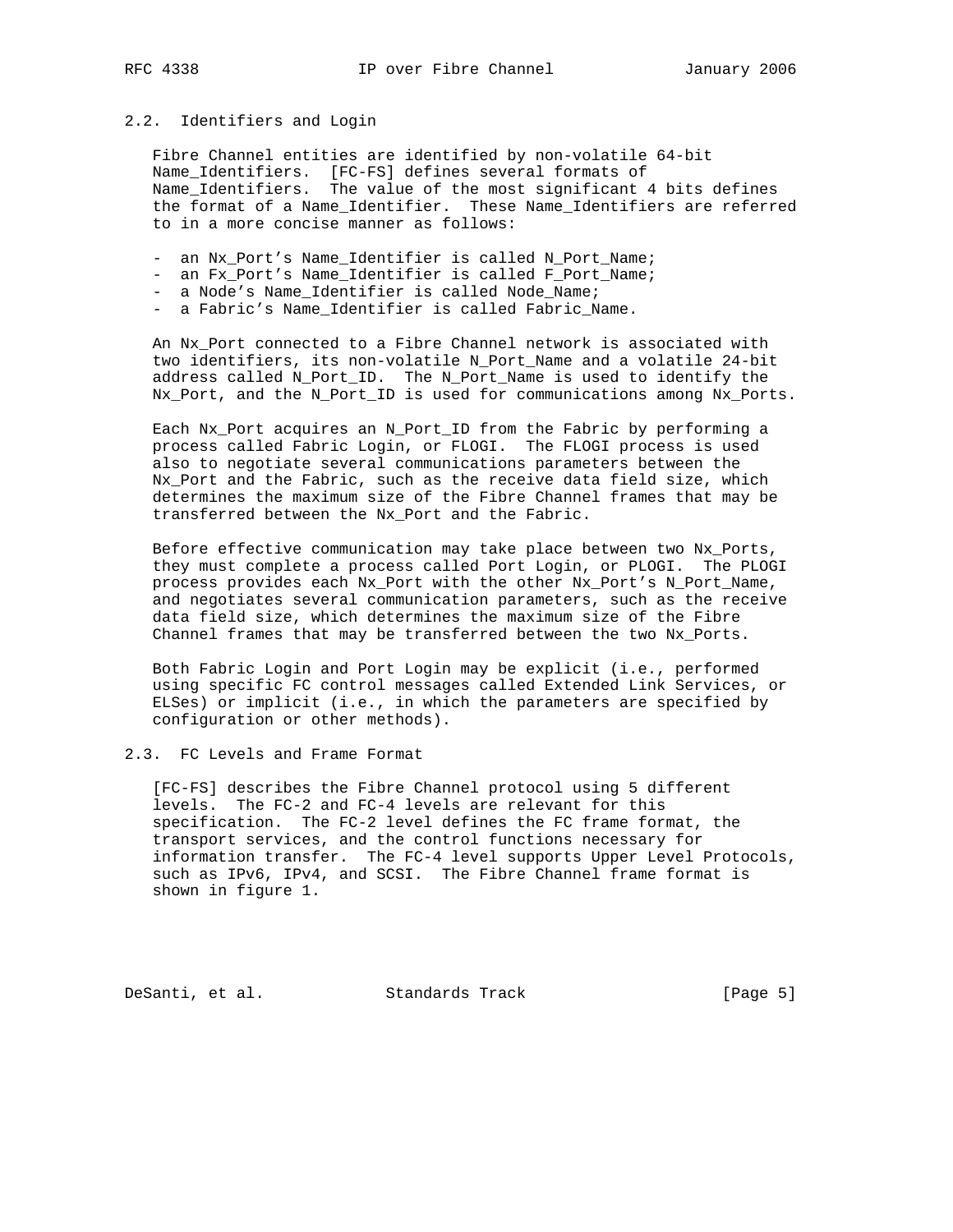|     |           |           | Data Field |            |     |  |
|-----|-----------|-----------|------------|------------|-----|--|
| SOF | FC Header |           |            | <b>CRC</b> | EOF |  |
|     |           | Optional  | Frame      |            |     |  |
|     |           | Header(s) | Payload    |            |     |  |
|     |           |           |            |            |     |  |

## Figure 1: Fibre Channel Frame Format

 The Start of Frame (SOF) and End of Frame (EOF) are special FC transmission words that act as frame delimiters. The Cyclic Redundancy Check (CRC) is 4 octets long and is used to verify the integrity of a frame.

 The FC Header is 24 octets long and contains several fields associated with the identification and control of the Data Field.

 The Data Field is of variable size, ranging from 0 to 2112 octets, and includes the user data in the Frame Payload field and Optional Headers. The currently defined Optional Headers are the following:

- ESP Header;
- Network\_Header;
- Association\_Header;
- Device\_Header.

 The value of the SOF field determines the FC Class of service associated with the frame. Five Classes of service are specified in [FC-FS]. They are distinguished primarily by the method of flow control between the communicating Nx\_Ports and by the level of data integrity provided. A given Fabric or Nx\_Port may support one or more of the following Classes of service:

- Class 1: Dedicated physical connection with delivery confirmation;
- Class 2: Frame multiplexed service with delivery confirmation;
- Class 3: Datagram service;
- Class 4: Fractional bandwidth;
- Class 6: Reliable multicast via dedicated connections.

 Classes 3 and 2 are commonly used for storage networking applications; Classes 1 and 6 are typically used for specialized applications in avionics. Class 3 is recommended for IPv6, IPv4, and ARP (see section 4.3).

#### 2.4. Sequences and Exchanges

 An application-level payload such as an IPv6 or IPv4 packet is called an Information Unit at the FC-4 level of Fibre Channel. Each FC-4

DeSanti, et al. Standards Track [Page 6]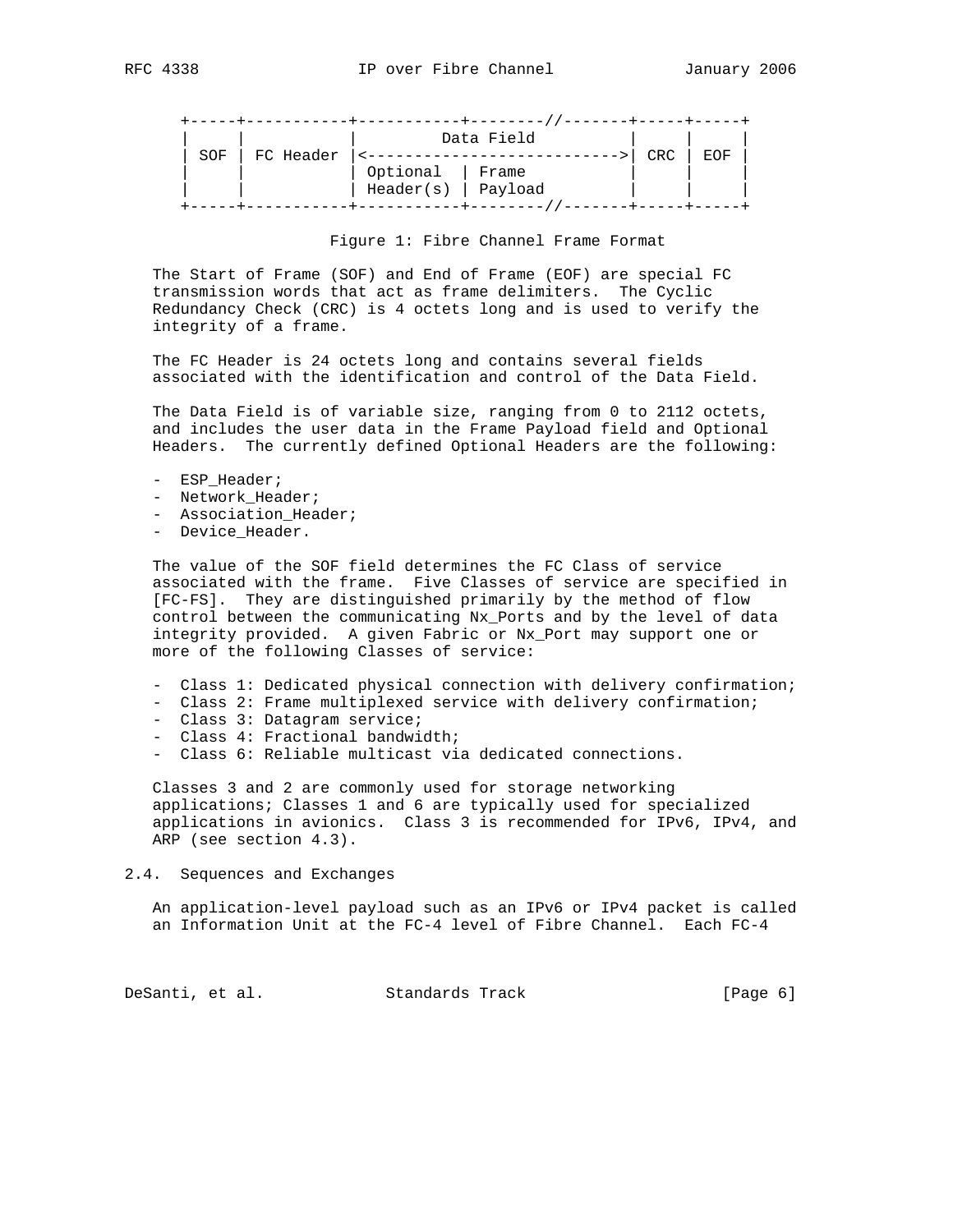Information Unit is mapped to an FC Sequence by the FC-2 level. An FC Sequence consists of one or more FC frames related by the value of the Sequence\_ID (SEQ\_ID) field of the FC Header.

 The architectural maximum data that may be carried by an FC frame is 2112 octets. The maximum usable frame size depends on the Fabric and Nx\_Port implementations and is negotiated during the Login process. Whenever an Information Unit to be transmitted exceeds this value, the FC-2 level segments it into multiple FC frames, sent as a single Sequence. The receiving Nx\_Port reassembles the Sequence of frames and delivers a reassembled Information Unit to the FC-4 level. The Sequence Count (SEQ\_CNT) field of the FC Header may be used to ensure frame ordering.

 Multiple Sequences may be grouped together as belonging to the same FC Exchange. The Exchange is a mechanism used by two Nx\_Ports to identify and manage an operation between them. The Exchange is opened when the operation is started between the two Nx\_Ports, and closed when the operation ends. FC frames belonging to the same Exchange are related by the value of the Exchange\_ID fields in the FC Header. An Originator Exchange\_ID (OX\_ID) and a Responder Exchange\_ID (RX\_ID) uniquely identify the Exchange between a pair of Nx\_Ports.

3. IP-capable Nx\_Ports

 This specification requires an IP-capable Nx\_Port to have the following properties:

- The format of its N\_Port\_Name MUST be one of 0x1, 0x2, 0x5, 0xC,  $0xD$ ,  $0xE$ ,  $0xF$  (see section  $5.1$ );
- It MUST support Class 3;
- It MUST support continuously increasing SEQ\_CNT [FC-FS];
- It MUST be able to transmit and receive an FC-4 Information Unit at least 1304 octets long (see section 4.1);
- It SHOULD support a receive data field size for Device\_Data FC frames of at least 1024 octets (see section 10).
- 4. IPv6, IPv4, and ARP Encapsulation
- 4.1. FC Sequence Format for IPv6 and IPv4 Packets

 An IPv6 or IPv4 packet is mapped to an Information Unit at the FC-4 level of Fibre Channel, which in turn is mapped to an FC Sequence by the FC-2 level [FC-FS]. An FC Information Unit containing an IP packet MUST carry the FC Network\_Header [FC-FS] and the Logical Link Control/SubNetwork Access Protocol (LLC/SNAP) header [IEEE-LLC], resulting in the FC Information Unit format shown in figure 2.

DeSanti, et al. Standards Track [Page 7]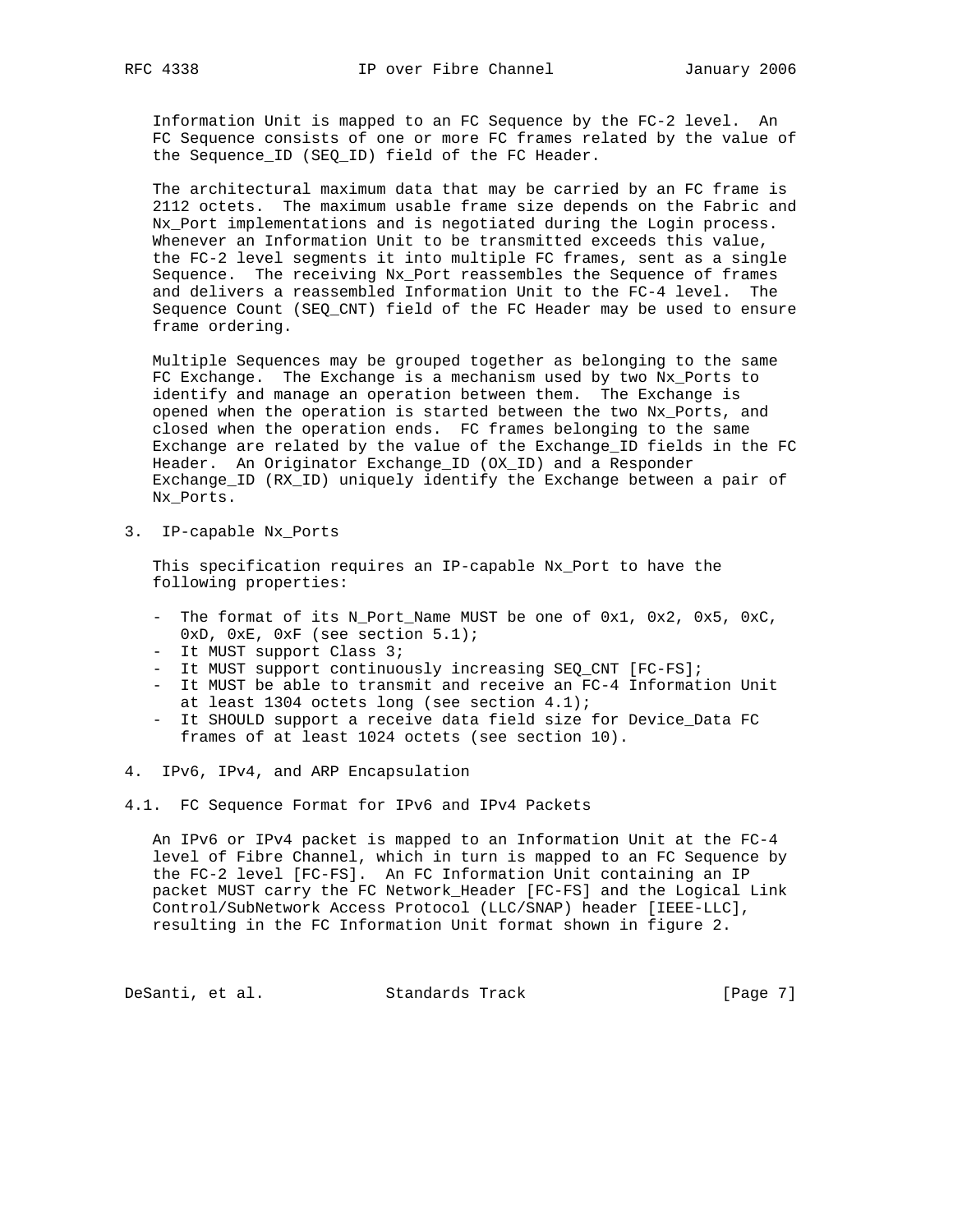| Network_Header      |  |
|---------------------|--|
| (16 octets)         |  |
|                     |  |
|                     |  |
|                     |  |
|                     |  |
|                     |  |
| LLC/SNAP header     |  |
| $(8$ octets)        |  |
|                     |  |
|                     |  |
|                     |  |
|                     |  |
|                     |  |
| IPv6 or IPv4 Packet |  |
|                     |  |
|                     |  |
|                     |  |
|                     |  |

Figure 2: FC Information Unit Mapping an IP Packet

 In order to support the minimum IPv6 MTU (i.e., 1280 octets), an Nx\_Port supporting IP MUST be able to transmit and receive an FC-4 Information Unit at least 1304 octets long (i.e., 1280 + 8 + 16).

 The FC ESP\_Header [FC-FS] MAY be used to secure the FC frames composing an IP FC Sequence. Other FC Optional Headers MUST NOT be used in an IP FC Sequence.

 An IP FC Sequence often consists of more than one frame, all frames having the same TYPE (see section 4.4). The first frame of the Sequence MUST include the FC Network Header and the LLC/SNAP header. The other frames MUST NOT include them, as shown in figure 3.

First Frame of an IP FC Sequence

|  | FC Header   FC Network Header   LLC/SNAP header   First chunk of |               |
|--|------------------------------------------------------------------|---------------|
|  |                                                                  | the IP Packet |
|  |                                                                  |               |

Subsequent Frames of an IP FC Sequence

| ___________________________                   |  |  |
|-----------------------------------------------|--|--|
| FC Header   Additional chunk of the IP Packet |  |  |
|                                               |  |  |

Figure 3: Optional Headers in an IP FC Sequence

DeSanti, et al. Standards Track [Page 8]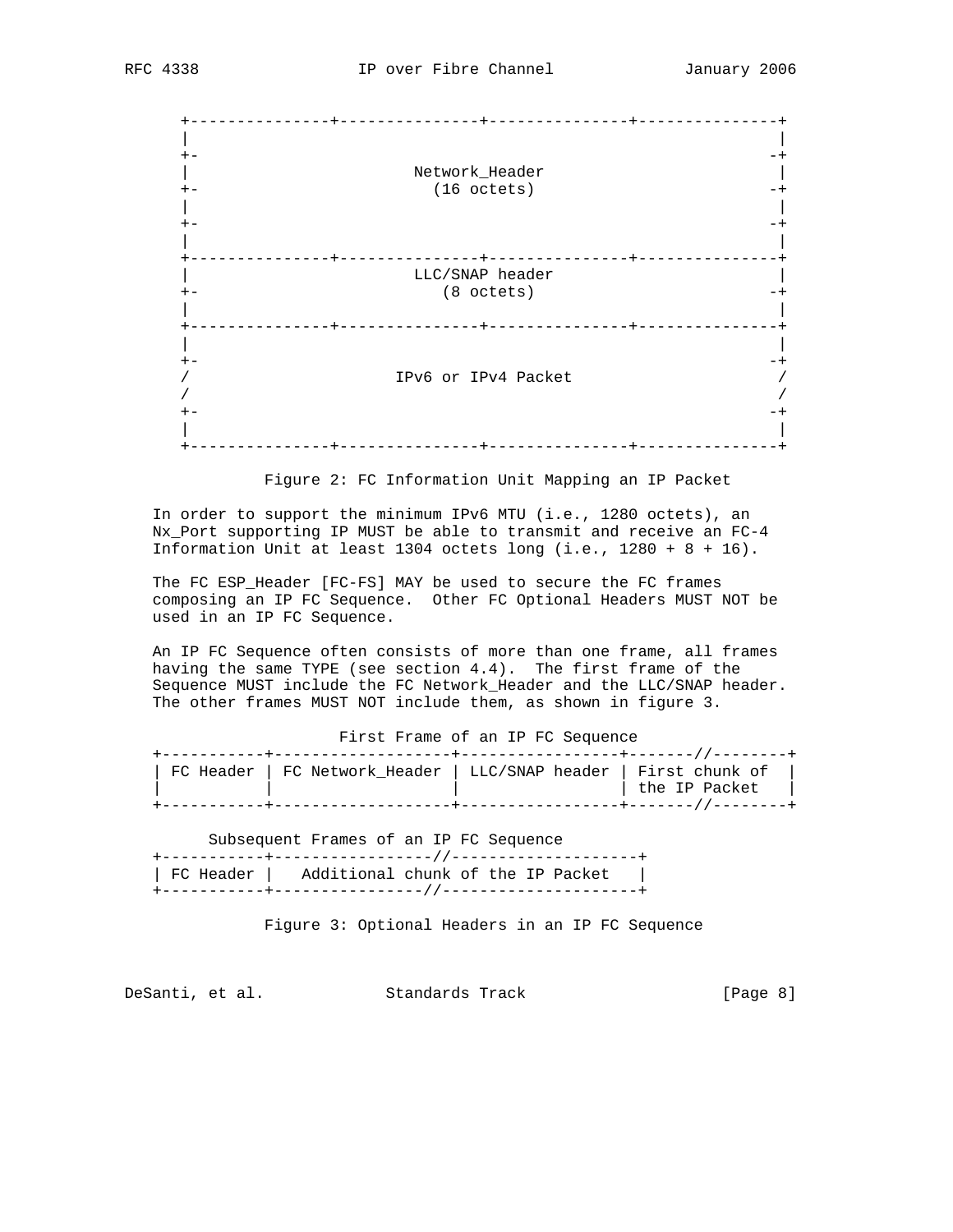## 4.2. FC Sequence Format for ARP Packets

 An ARP packet is mapped to an Information Unit at the FC-4 level of Fibre Channel, which in turn is mapped to an FC Sequence by the FC-2 level. An FC Information Unit containing an ARP packet MUST carry the FC Network\_Header [FC-FS] and the LLC/SNAP header [IEEE-LLC], resulting in the FC Information Unit format shown in figure 4.



Figure 4: FC Information Unit Mapping an ARP Packet

 Given the limited size of an ARP packet (see section 7), an FC Sequence carrying an ARP packet MUST be mapped to a single FC frame that MUST include the FC Network\_Header and the LLC/SNAP header.

 The FC ESP\_Header [FC-FS] MAY be used to secure an FC frame carrying an ARP packet. Other FC Optional Headers MUST NOT be used in an FC frame carrying an ARP packet.

DeSanti, et al. Standards Track [Page 9]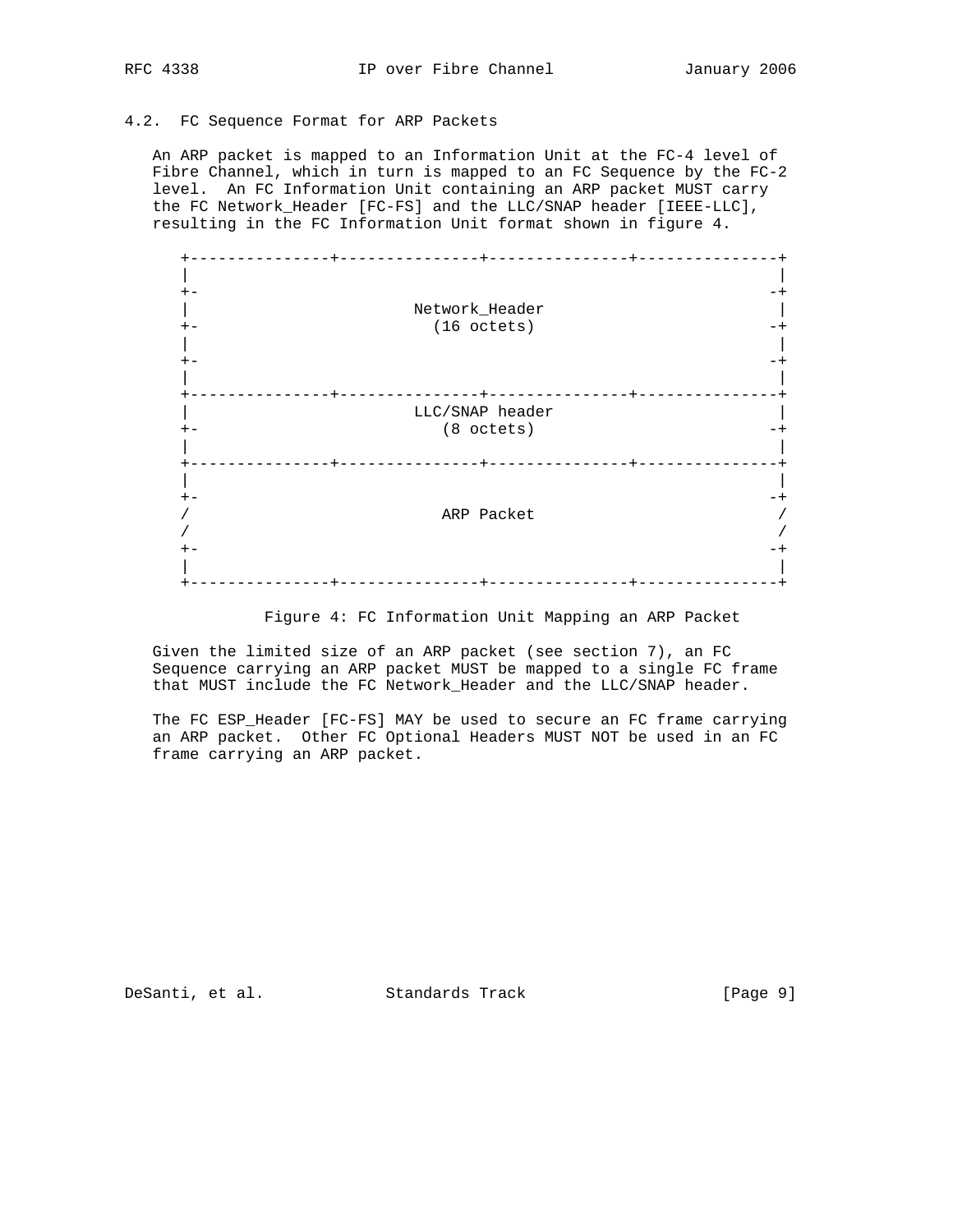# 4.3. FC Classes of Service

 This specification uses FC Class 3. The following types of packets MUST be mapped in Class 3 FC frames:

- multicast IPv6 packets;
- multicast/broadcast IPv4 packets;
- Control Protocol packets (e.g., ARP packets; IPv6 packets carrying ICMPv6 [ICMPv6], Neighbor Discovery [DISC], or Multicast Listener Discovery [MLDv2] messages; IPv4 packets carrying ICMP [ICMPv4] or IGMP [IGMPv3] messages; IPv6 and IPv4 Routing Protocols packets).

 Other IPv6 and IPv4 packets (i.e., unicast IP packets carrying data traffic) SHOULD be mapped in Class 3 FC frames as well. Support for reception of IPv4 or IPv6 packets mapped in FC frames of any Class other than Class 3 is OPTIONAL; receivers MAY ignore them.

4.4. FC Header Code Points

 The fields of the Fibre Channel Header are shown in figure 5. The D\_ID and S\_ID fields contain, respectively, the destination N\_Port\_ID and the source N\_Port\_ID.

| 0 1 2 3 4 5 6 7 8 9 0 1 2 3 4 5 6 7 8 9 0 1 2 3 4 5 6 7 8 9 0 1 |  |
|-----------------------------------------------------------------|--|
| R CTL<br>D ID                                                   |  |
| CS_CTL/Prio<br>S ID                                             |  |
| TYPE<br>F CTL                                                   |  |
| SEQ CNT<br>DF CTL<br>SEQ ID                                     |  |
| OX ID<br>RX ID                                                  |  |
| Parameter                                                       |  |

## Figure 5: FC Header Format

 To encapsulate IPv6 and IPv4 over Fibre Channel, the following code points apply. When a single value is listed without further qualification, that value MUST be used:

- R\_CTL: 0x04 (Device\_Data frame with Unsolicited Data Information Category [FC-FS]);
- TYPE: 0x05 (IP over Fibre Channel);

DeSanti, et al. Standards Track [Page 10]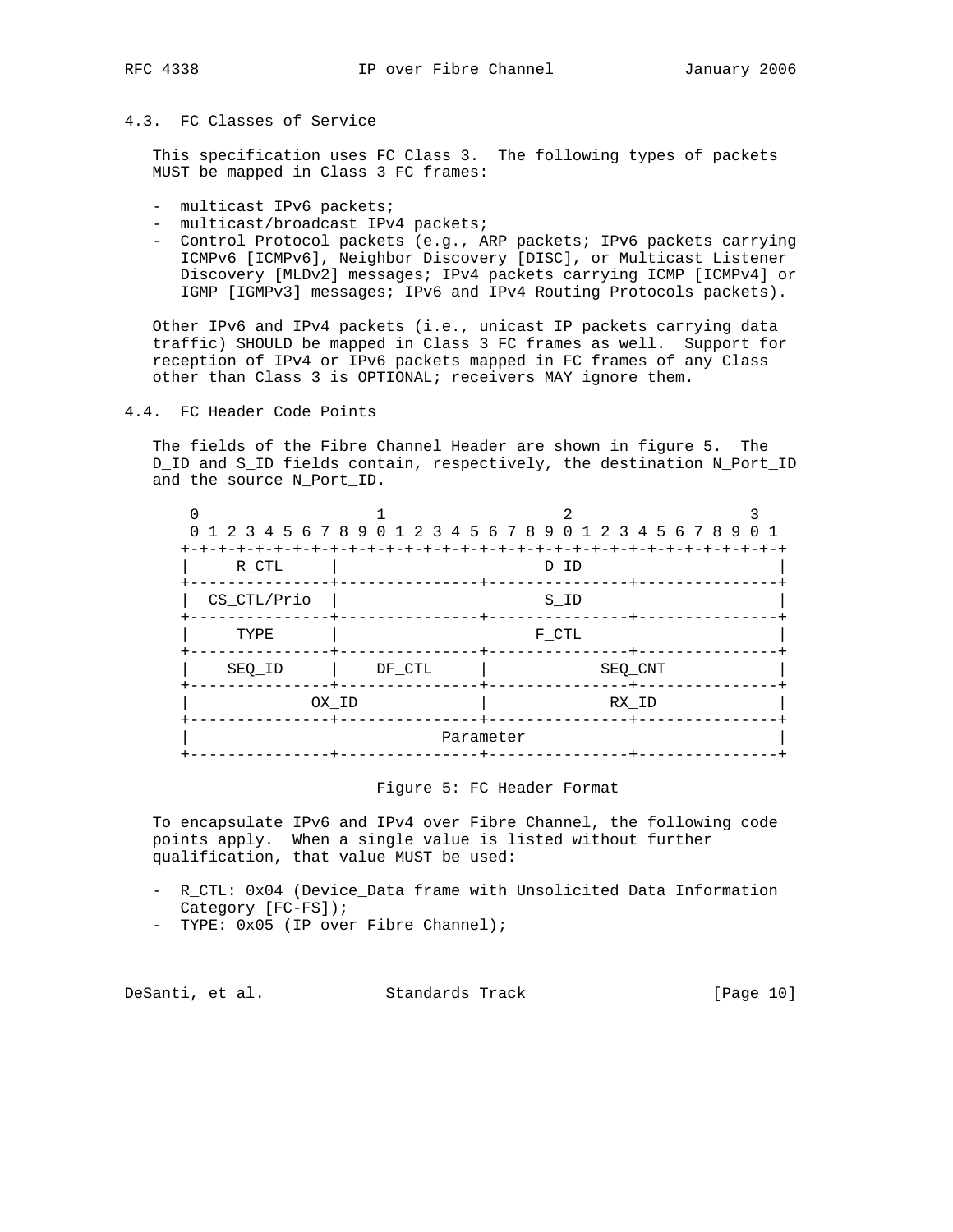- CS\_CTL/Prio: 0x00 is the default, see [FC-FS] for other values;
- DF\_CTL: 0x20 (Network\_Header) for the first FC frame of an IPv6 or IPv4 Sequence, 0x00 for the following FC frames. If the FC ESP\_Header is used, then 0x60 for the first FC frame of an IPv6 or IPv4 Sequence, 0x40 for the following FC frames;
- F\_CTL, SEQ\_ID, SEQ\_CNT, OX\_ID, RX\_ID: see section 11, section 12, and [FC-FS] for additional requirements;
- Parameter: if Relative Offset [FC-FS] is not used, the content of this field MUST be ignored by the receiver, and SHOULD be set to zero by the sender. If Relative Offset is used, see [FC-FS].

 To encapsulate ARP over Fibre Channel, the following code points apply. When a single value is listed without further qualification, that value MUST be used:

- R\_CTL: 0x04 (Device\_Data frame with Unsolicited Data Information Category [FC-FS]);
- TYPE: 0x05 (IP over Fibre Channel);
- CS\_CTL/Prio: 0x00 is the default, see [FC-FS] for other values;
- DF\_CTL: 0x20 (Network\_Header). If the FC ESP\_Header is used, then 0x60;
- F\_CTL, SEQ\_ID, SEQ\_CNT, OX\_ID, RX\_ID: see section 11, section 12, and [FC-FS] for additional requirements;
- Parameter: SHOULD be set to zero.
- 4.5. FC Network\_Header

 The fields of the FC Network\_Header are shown in figure 6. For use with IPv6, IPv4, and ARP, the N\_Port\_Names formats MUST be one of 0x1, 0x2, 0x5, 0xC, 0xD, 0xE, 0xF [FC-FS].

 $0$  1 2 3 0 1 2 3 4 5 6 7 8 9 0 1 2 3 4 5 6 7 8 9 0 1 2 3 4 5 6 7 8 9 0 1 +-+-+-+-+-+-+-+-+-+-+-+-+-+-+-+-+-+-+-+-+-+-+-+-+-+-+-+-+-+-+-+-+ | | +- Destination N\_Port\_Name | | +---------------------------------------------------------------+ | | +- Source N\_Port\_Name -+ | | +---------------------------------------------------------------+

Figure 6: FC Network\_Header Format

DeSanti, et al. Standards Track [Page 11]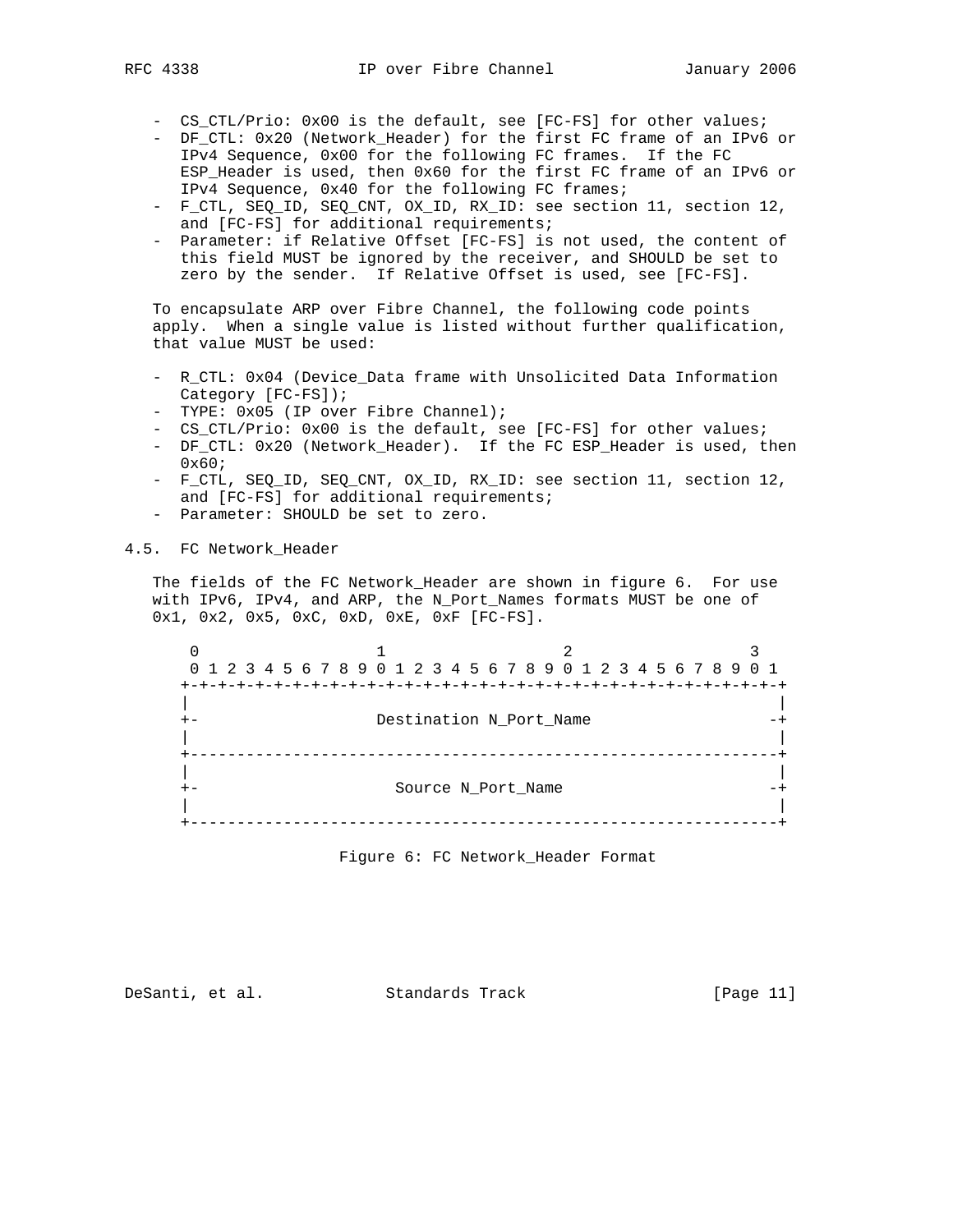# 4.6. LLC/SNAP Header

The fields of the LLC/SNAP header [IEEE-LLC] are shown in figure 7.

| 0 1 2 3 4 5 6 7 8 9 0 1 2 3 4 5 6 7 8 9 0 1 2 3 4 5 6 7 8 9 0 1 |              |  |  |  |  |  |     |  |  |  |  |  |  |  |  |      |  |  |  |     |        |  |  |  |
|-----------------------------------------------------------------|--------------|--|--|--|--|--|-----|--|--|--|--|--|--|--|--|------|--|--|--|-----|--------|--|--|--|
|                                                                 | DSAP<br>SSAP |  |  |  |  |  |     |  |  |  |  |  |  |  |  |      |  |  |  |     |        |  |  |  |
|                                                                 |              |  |  |  |  |  |     |  |  |  |  |  |  |  |  | CTRL |  |  |  |     | (1111) |  |  |  |
|                                                                 |              |  |  |  |  |  |     |  |  |  |  |  |  |  |  |      |  |  |  |     |        |  |  |  |
|                                                                 |              |  |  |  |  |  | OUT |  |  |  |  |  |  |  |  |      |  |  |  | PTD |        |  |  |  |
|                                                                 |              |  |  |  |  |  |     |  |  |  |  |  |  |  |  |      |  |  |  |     |        |  |  |  |

#### Figure 7: LLC/SNAP Header Format

 To encapsulate IPv6, IPv4, and ARP over Fibre Channel, the following code points MUST be used:

- DSAP: 0xAA;
- SSAP: 0xAA;
- CTRL: 0x03;
- OUI: 0x000000;
- PID: 0x86DD for IPv6, 0x0800 for IPv4, 0x0806 for ARP.
- 4.7. Bit and Byte Ordering

 IPv6, IPv4, and ARP packets are mapped to the FC-4 level using the big-endian byte ordering that corresponds to the standard network byte order or canonical form.

4.8. Maximum Transfer Unit

 The default MTU size for IPv6 packets over Fibre Channel is 65280 octets. Large IPv6 packets are mapped to a Sequence of FC frames (see section 2.4). This size may be reduced by a Router Advertisement [DISC] containing an MTU option that specifies a smaller MTU, or by manual configuration of each Nx\_Port. However, as required by [IPv6], the MTU MUST NOT be lower than 1280 octets. If a Router Advertisement received on an Nx\_Port has an MTU option specifying an MTU larger than 65280, or larger than a manually configured value, that MTU option MAY be logged to system management but MUST be otherwise ignored.

 As the default MTU size far exceeds the message sizes typically used in the Internet, an IPv6 over FC implementation SHOULD implement Path MTU Discovery [PMTUD6], or at least maintain different MTU values for on-link and off-link destinations.

DeSanti, et al. Standards Track [Page 12]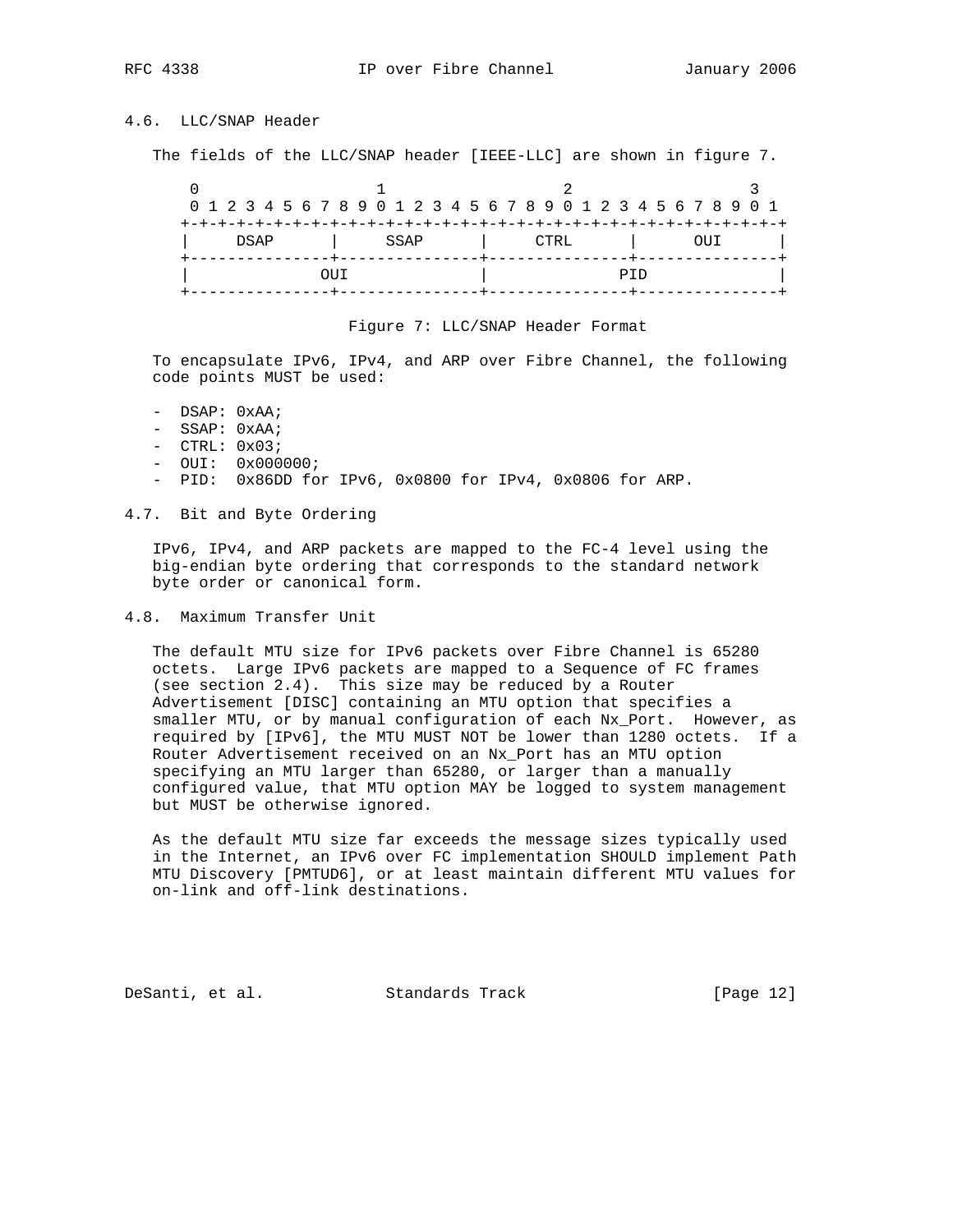For correct operation of IPv6 in a routed environment, it is critically important to configure an appropriate MTU option in Router Advertisements.

 For correct operation of IPv6 when mixed media (e.g., Ethernet and Fibre Channel) are bridged together, the smallest MTU of all the media must be advertised by routers in an MTU option. If there are no routers present, this MTU must be manually configured in each node that is connected to a medium with a default MTU larger than the smallest MTU.

 The default MTU size for IPv4 packets over Fibre Channel is 65280 octets. Large IPv4 packets are mapped to a Sequence of FC frames (see section 2.4). This size may be reduced by manual configuration of each Nx\_Port or by the Path MTU Discovery technique [PMTUD4].

5. IPv6 Stateless Address Autoconfiguration

5.1. IPv6 Interface Identifier and Address Prefix

 The IPv6 Interface ID [AARCH] for an Nx\_Port is based on the EUI-64 address [EUI64] derived from the Nx\_Port's N\_Port\_Name. The IPv6 Interface Identifier is obtained by complementing the Universal/Local (U/L) bit of the OUI field of the derived EUI-64 address. The U/L bit has no function in Fibre Channel; however, it has to be properly handled when a Name\_Identifier is converted to an EUI-64 address.

 [FC-FS] specifies a method to map format 0x1 (IEEE 48-bit address), 0x2 (IEEE Extended), or 0x5 (IEEE Registered) FC Name\_Identifiers in EUI-64 addresses. This allows the usage of these Name\_Identifiers to support IPv6. [FC-FS] also defines EUI-64 mapped FC Name\_Identifiers (formats 0xC, 0xD, 0xE, and 0xF) that are derived from an EUI-64 address. It is possible to reverse this address mapping to obtain the original EUI-64 address in order to support IPv6.

 IPv6 stateless address autoconfiguration MUST be performed as specified in [ACONF]. An IPv6 Address Prefix used for stateless address autoconfiguration of an Nx\_Port MUST have a length of 64 bits.

DeSanti, et al. Standards Track [Page 13]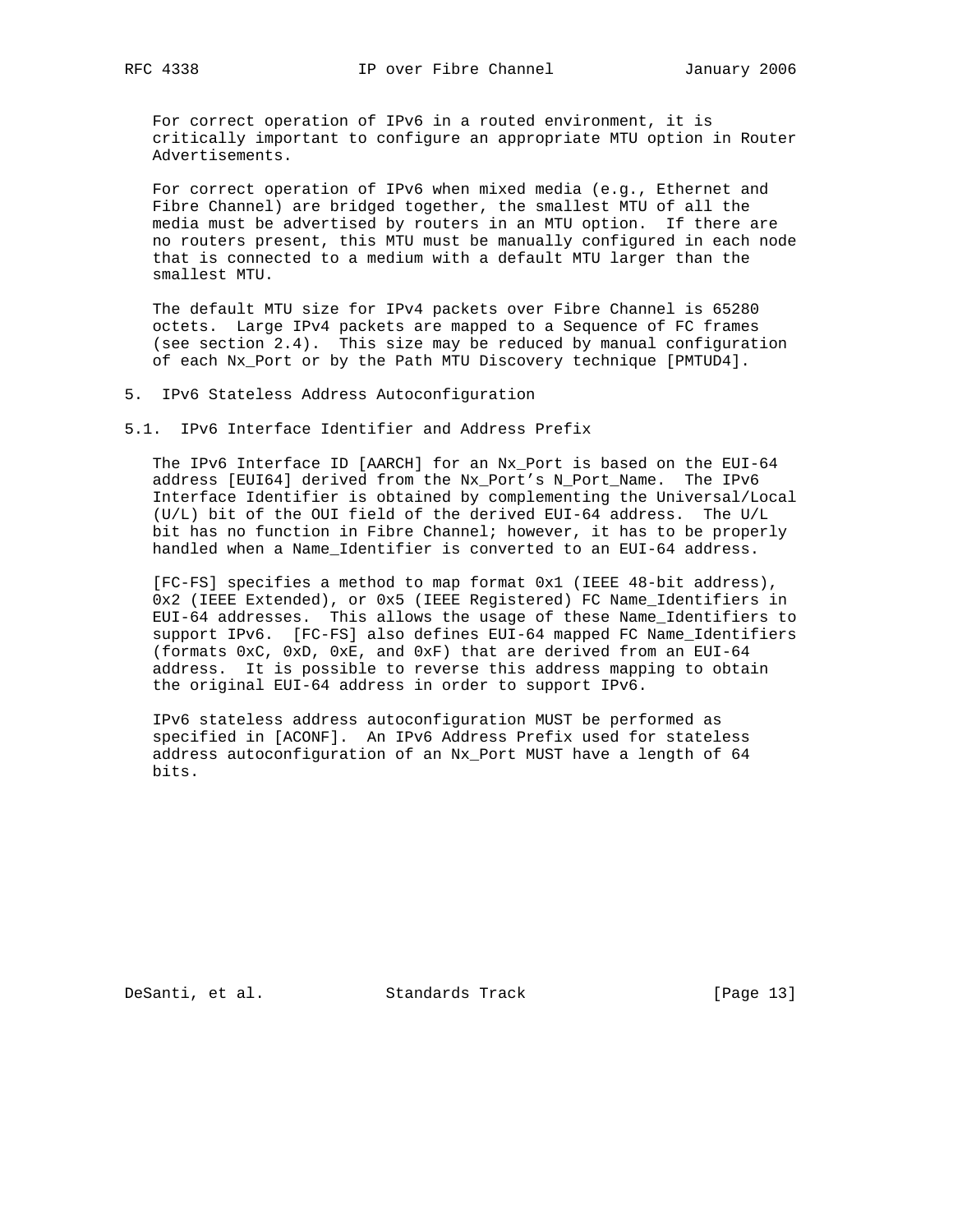# 5.2. Generating an Interface ID from a Format 1 N\_Port\_Name

The Name\_Identifier format 0x1 is shown in figure 8.

|  |      | 0 1 2 3 4 5 6 7 8 9 0 1 2 3 4 5 6 7 8 9 0 1 2 3 4 5 6 7 8 9 0 1<br>$0 \times 000$ |     |  |  |  |  |  |  |  |  |  |  |  |  |  |  |      |  |       |  |  |  |  |
|--|------|-----------------------------------------------------------------------------------|-----|--|--|--|--|--|--|--|--|--|--|--|--|--|--|------|--|-------|--|--|--|--|
|  |      |                                                                                   |     |  |  |  |  |  |  |  |  |  |  |  |  |  |  |      |  |       |  |  |  |  |
|  |      |                                                                                   |     |  |  |  |  |  |  |  |  |  |  |  |  |  |  |      |  |       |  |  |  |  |
|  | 0001 |                                                                                   |     |  |  |  |  |  |  |  |  |  |  |  |  |  |  |      |  | (111) |  |  |  |  |
|  |      |                                                                                   |     |  |  |  |  |  |  |  |  |  |  |  |  |  |  |      |  |       |  |  |  |  |
|  |      |                                                                                   | OUT |  |  |  |  |  |  |  |  |  |  |  |  |  |  | VSTD |  |       |  |  |  |  |
|  |      |                                                                                   |     |  |  |  |  |  |  |  |  |  |  |  |  |  |  |      |  |       |  |  |  |  |

## Figure 8: Format 0x1 Name\_Identifier

 The EUI-64 address derived from this Name\_Identifier has the format shown in figure 9 [FC-FS].

| 0 1 2 3 4 5 6 7 8 9 0 1 2 3 4 5 6 7 8 9 0 1 2 3 4 5 6 7 8 9 0 1<br>$ 0 0 0 1 $ VSID $ $<br>OUI with complemented U/L bit<br>$0 \times 000$<br>VSTD |  |  |  |  |  |  |  |  |  |  |  |  |  |  |  |  |  |  |  |  |  |  |  |  |  |
|----------------------------------------------------------------------------------------------------------------------------------------------------|--|--|--|--|--|--|--|--|--|--|--|--|--|--|--|--|--|--|--|--|--|--|--|--|--|
|                                                                                                                                                    |  |  |  |  |  |  |  |  |  |  |  |  |  |  |  |  |  |  |  |  |  |  |  |  |  |
|                                                                                                                                                    |  |  |  |  |  |  |  |  |  |  |  |  |  |  |  |  |  |  |  |  |  |  |  |  |  |
|                                                                                                                                                    |  |  |  |  |  |  |  |  |  |  |  |  |  |  |  |  |  |  |  |  |  |  |  |  |  |
|                                                                                                                                                    |  |  |  |  |  |  |  |  |  |  |  |  |  |  |  |  |  |  |  |  |  |  |  |  |  |
|                                                                                                                                                    |  |  |  |  |  |  |  |  |  |  |  |  |  |  |  |  |  |  |  |  |  |  |  |  |  |

Figure 9: EUI-64 Address from a Format 0x1 Name\_Identifier

 The IPv6 Interface Identifier is obtained from this EUI-64 address by complementing the U/L bit in the OUI field. Therefore, the OUI in the IPv6 Interface ID is exactly as in the FC Name\_Identifier. The resulting IPv6 Interface Identifier has local scope [AARCH] and the format shown in figure 10.

|  |                     |  |  |  |  |  |  |  |      |  |  |  |  |  |  |  |  |  |  |                |                                                              | 0 1 2 3 4 5 6 7 8 9 0 1 2 3 4 5 6 7 8 9 0 1 2 3 4 5 6 7 8 9 0 1 |  |
|--|---------------------|--|--|--|--|--|--|--|------|--|--|--|--|--|--|--|--|--|--|----------------|--------------------------------------------------------------|-----------------------------------------------------------------|--|
|  | энн                 |  |  |  |  |  |  |  |      |  |  |  |  |  |  |  |  |  |  |                |                                                              |                                                                 |  |
|  | --+-+-+-+-+-+-+-+-+ |  |  |  |  |  |  |  |      |  |  |  |  |  |  |  |  |  |  |                | $\begin{array}{ c c c c c } \hline \end{array}$ 0 0 1   VSID |                                                                 |  |
|  |                     |  |  |  |  |  |  |  |      |  |  |  |  |  |  |  |  |  |  |                |                                                              |                                                                 |  |
|  |                     |  |  |  |  |  |  |  | VSTD |  |  |  |  |  |  |  |  |  |  | $0 \times 000$ |                                                              |                                                                 |  |
|  |                     |  |  |  |  |  |  |  |      |  |  |  |  |  |  |  |  |  |  |                |                                                              |                                                                 |  |

Figure 10: IPv6 Interface ID from a Format 0x1 Name\_Identifier

 As an example, the FC Name\_Identifier 0x10-00-34-63-46-AB-CD-EF generates the IPv6 Interface Identifier 3463:461A:BCDE:F000.

DeSanti, et al. Standards Track [Page 14]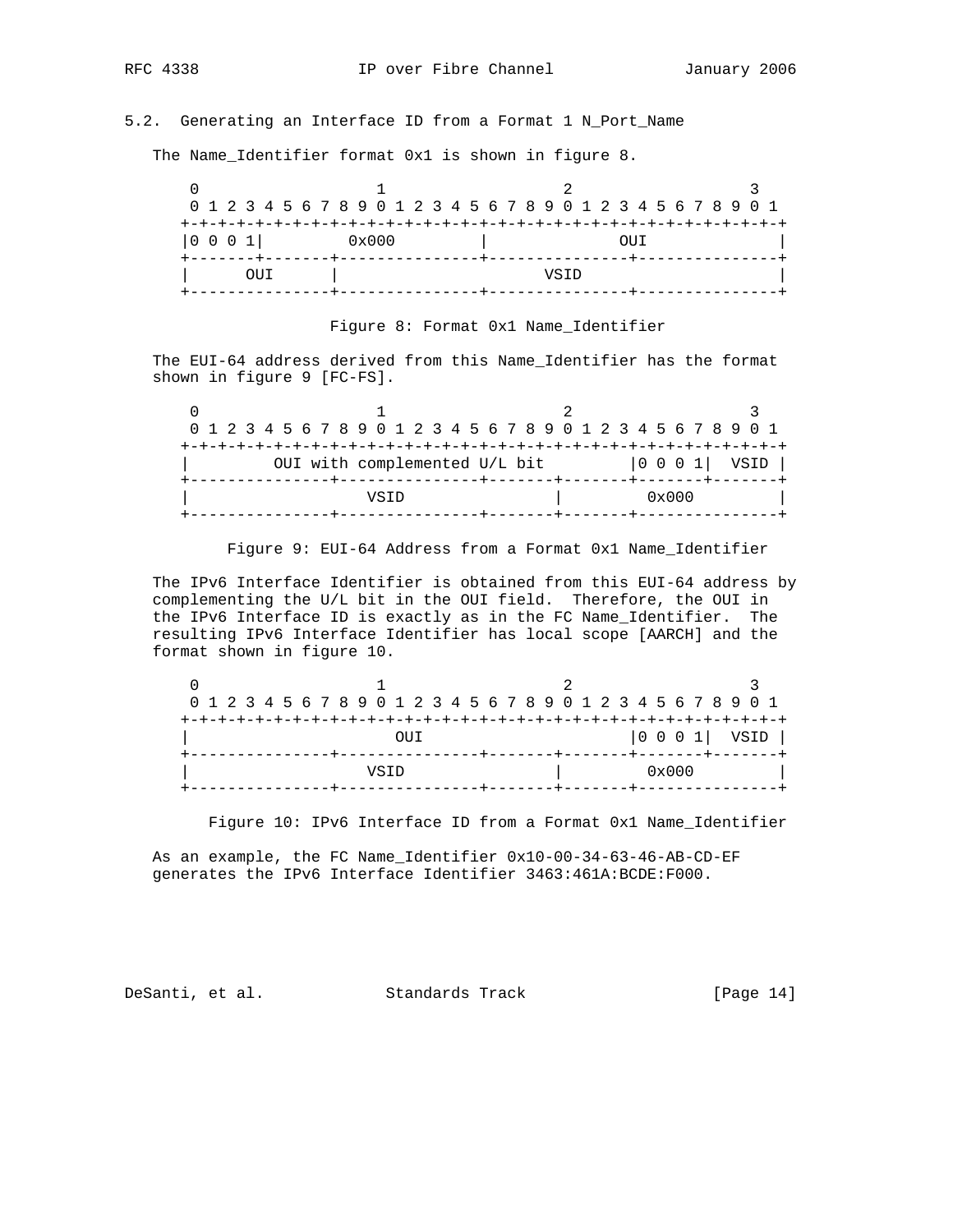# 5.3. Generating an Interface ID from a Format 2 N\_Port\_Name

The Name\_Identifier format 0x2 is shown in figure 11.

|  |       | (111                                                                                         |  |  |  |  |  |  |  |  |  |  |  |      |  |  |  |  |  |  |  |
|--|-------|----------------------------------------------------------------------------------------------|--|--|--|--|--|--|--|--|--|--|--|------|--|--|--|--|--|--|--|
|  |       | 0 1 2 3 4 5 6 7 8 9 0 1 2 3 4 5 6 7 8 9 0 1 2 3 4 5 6 7 8 9 0 1<br> 0 0 1 0  Vendor Specific |  |  |  |  |  |  |  |  |  |  |  |      |  |  |  |  |  |  |  |
|  |       |                                                                                              |  |  |  |  |  |  |  |  |  |  |  |      |  |  |  |  |  |  |  |
|  |       |                                                                                              |  |  |  |  |  |  |  |  |  |  |  |      |  |  |  |  |  |  |  |
|  | (111) |                                                                                              |  |  |  |  |  |  |  |  |  |  |  | VSTD |  |  |  |  |  |  |  |
|  |       |                                                                                              |  |  |  |  |  |  |  |  |  |  |  |      |  |  |  |  |  |  |  |

# Figure 11: Format 0x2 Name\_Identifier

 The EUI-64 address derived from this Name\_Identifier has the format shown in figure 12 [FC-FS].

| 0 1 2 3 4 5 6 7 8 9 0 1 2 3 4 5 6 7 8 9 0 1 2 3 4 5 6 7 8 9 0 1<br>OUI with complemented U/L bit |  |  |  |  |  |  |  |  |  |  |  |  |  |  |  |  |  |  |  |  |  |  |  |  |
|--------------------------------------------------------------------------------------------------|--|--|--|--|--|--|--|--|--|--|--|--|--|--|--|--|--|--|--|--|--|--|--|--|
|                                                                                                  |  |  |  |  |  |  |  |  |  |  |  |  |  |  |  |  |  |  |  |  |  |  |  |  |
|                                                                                                  |  |  |  |  |  |  |  |  |  |  |  |  |  |  |  |  |  |  |  |  |  |  |  |  |
|                                                                                                  |  |  |  |  |  |  |  |  |  |  |  |  |  |  |  |  |  |  |  |  |  |  |  |  |
|                                                                                                  |  |  |  |  |  |  |  |  |  |  |  |  |  |  |  |  |  |  |  |  |  |  |  |  |
| Vendor Specific<br>VSTD                                                                          |  |  |  |  |  |  |  |  |  |  |  |  |  |  |  |  |  |  |  |  |  |  |  |  |

Figure 12: EUI-64 Address from a Format 0x2 Name\_Identifier

 The IPv6 Interface Identifier is obtained from this EUI-64 address by complementing the U/L bit in the OUI field. Therefore, the OUI in the IPv6 Interface ID is exactly as in the FC Name\_Identifier. The resulting IPv6 Interface Identifier has local scope [AARCH] and the format shown in figure 13.

|  |  |  |  |  |      |     |  |  |  |  |  |  |  |                 | 0 1 2 3 4 5 6 7 8 9 0 1 2 3 4 5 6 7 8 9 0 1 2 3 4 5 6 7 8 9 0 1 |  |
|--|--|--|--|--|------|-----|--|--|--|--|--|--|--|-----------------|-----------------------------------------------------------------|--|
|  |  |  |  |  |      |     |  |  |  |  |  |  |  |                 |                                                                 |  |
|  |  |  |  |  |      | ЭUТ |  |  |  |  |  |  |  |                 | $ 0\;0\;1\;0 $ VSID                                             |  |
|  |  |  |  |  |      |     |  |  |  |  |  |  |  |                 |                                                                 |  |
|  |  |  |  |  | VSTD |     |  |  |  |  |  |  |  | Vendor Specific |                                                                 |  |
|  |  |  |  |  |      |     |  |  |  |  |  |  |  |                 |                                                                 |  |

Figure 13: IPv6 Interface ID from a Format 0x2 Name\_Identifier

 As an example, the FC Name\_Identifier 0x27-89-34-63-46-AB-CD-EF generates the IPv6 Interface Identifier 3463:462A:BCDE:F789.

DeSanti, et al. Standards Track [Page 15]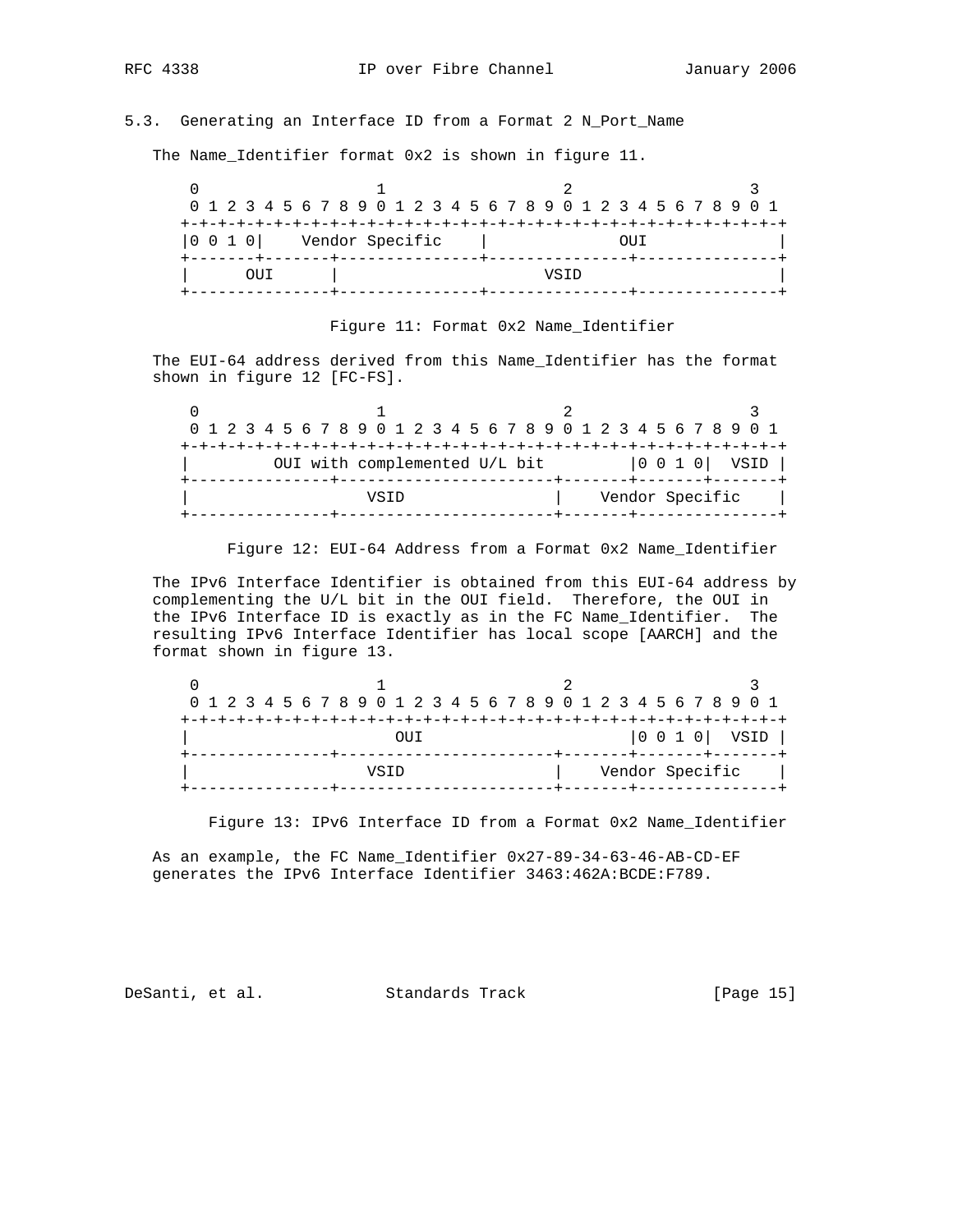# 5.4. Generating an Interface ID from a Format 5 N\_Port\_Name

The Name\_Identifier format 0x5 is shown in figure 14.

|      | 0 1 2 3 4 5 6 7 8 9 0 1 2 3 4 5 6 7 8 9 0 1 2 3 4 5 6 7 8 9 0 1 |      |
|------|-----------------------------------------------------------------|------|
|      |                                                                 |      |
| 0101 | OTT                                                             | VSID |
|      |                                                                 |      |
|      | VSTD                                                            |      |
|      |                                                                 |      |

## Figure 14: Format 0x5 Name\_Identifier

 The EUI-64 address derived from this Name\_Identifier has the format shown in figure 15 [FC-FS].

|  |  |  |                               |  |  |  |  |      |  |  |  |  |  |  | 0 1 2 3 4 5 6 7 8 9 0 1 2 3 4 5 6 7 8 9 0 1 2 3 4 5 6 7 8 9 0 1 |                  |
|--|--|--|-------------------------------|--|--|--|--|------|--|--|--|--|--|--|-----------------------------------------------------------------|------------------|
|  |  |  |                               |  |  |  |  |      |  |  |  |  |  |  |                                                                 |                  |
|  |  |  | OUI with complemented U/L bit |  |  |  |  |      |  |  |  |  |  |  |                                                                 | $ 0 1 0 1 $ VSID |
|  |  |  |                               |  |  |  |  |      |  |  |  |  |  |  |                                                                 |                  |
|  |  |  |                               |  |  |  |  | VSTD |  |  |  |  |  |  |                                                                 |                  |
|  |  |  |                               |  |  |  |  |      |  |  |  |  |  |  |                                                                 |                  |

Figure 15: EUI-64 Address from a Format 0x5 Name\_Identifier

 The IPv6 Interface Identifier is obtained from this EUI-64 address complementing the U/L bit in the OUI field. Therefore, the OUI in the IPv6 Interface ID is exactly as in the FC Name\_Identifier. The resulting IPv6 Interface Identifier has local scope [AARCH] and the format shown in figure 16.

|  |  |  | 0 1 2 3 4 5 6 7 8 9 0 1 2 3 4 5 6 7 8 9 0 1 2 3 4 5 6 7 8 9 0 1 |  |  |  |     |  |      |  |  |  |  |  |  |  |  |
|--|--|--|-----------------------------------------------------------------|--|--|--|-----|--|------|--|--|--|--|--|--|--|--|
|  |  |  |                                                                 |  |  |  |     |  |      |  |  |  |  |  |  |  |  |
|  |  |  |                                                                 |  |  |  | OUT |  |      |  |  |  |  |  |  |  |  |
|  |  |  |                                                                 |  |  |  |     |  |      |  |  |  |  |  |  |  |  |
|  |  |  |                                                                 |  |  |  |     |  | VSTD |  |  |  |  |  |  |  |  |
|  |  |  |                                                                 |  |  |  |     |  |      |  |  |  |  |  |  |  |  |

Figure 16: IPv6 Interface ID from a Format 0x5 Name\_Identifier

 As an example, the FC Name\_Identifier 0x53-46-34-6A-BC-DE-F7-89 generates the IPv6 Interface Identifier 3463:465A:BCDE:F789.

DeSanti, et al. Standards Track [Page 16]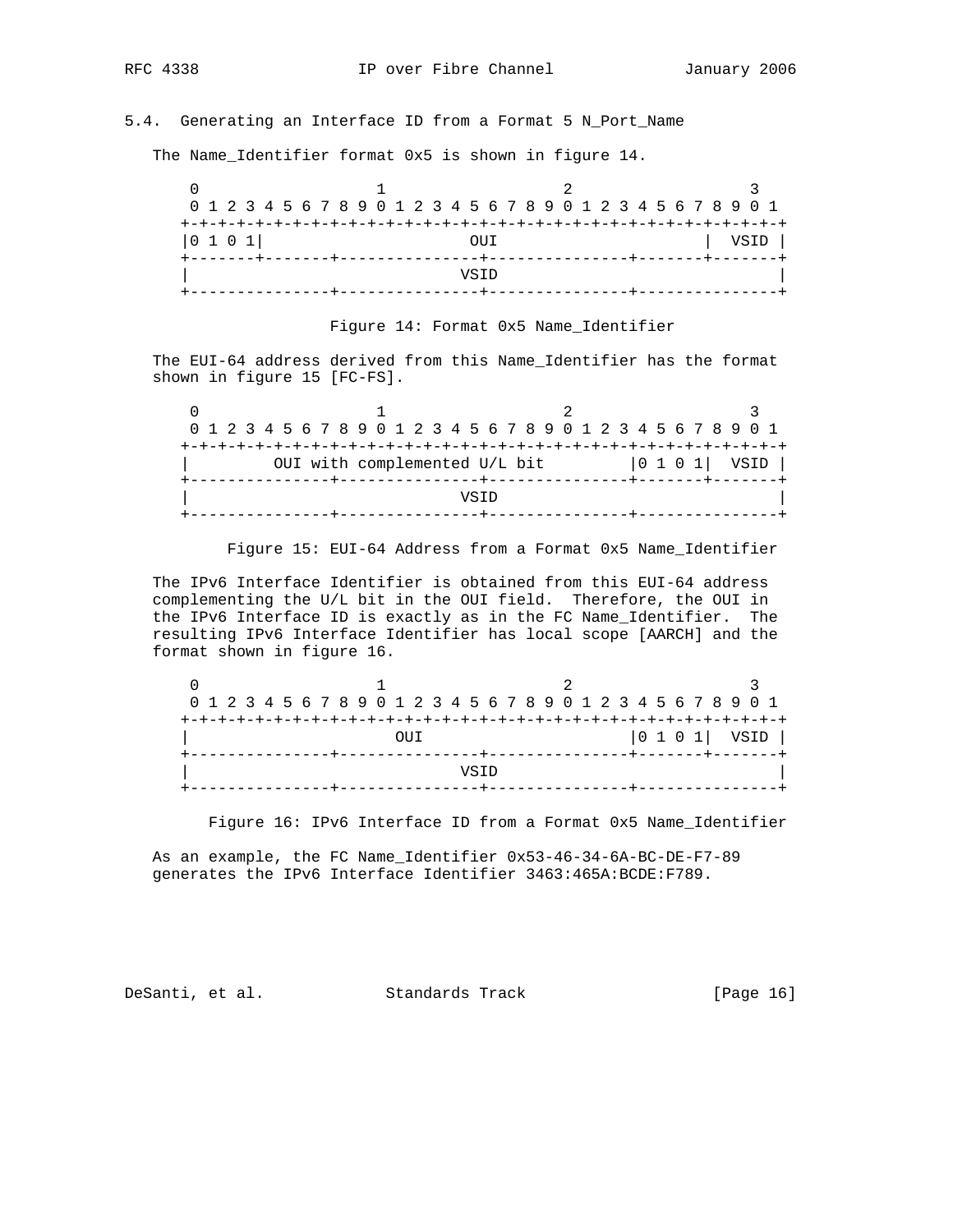5.5. Generating an Interface ID from an EUI-64 Mapped N\_Port\_Name

 The EUI-64 mapped Name\_Identifiers formats (formats 0xC through 0xF) are derived from an EUI-64 address by compressing the OUI field of such addresses. The compression is performed by removing the Universal/Local and Individual/Group bits from the OUI, and by putting bits 0 to 5 of the OUI in the first octet of the Name\_Identifier, and bits 8 to 23 of the OUI in the second and third octet of the Name\_Identifier, as shown in figure 17.

| 0 1 2 3 4 5 6 7 8 9 0 1 2 3 4 5 6 7 8 9 0 1 2 3 4 5 6 7 8 9 0 1 |          |      |  |
|-----------------------------------------------------------------|----------|------|--|
|                                                                 |          |      |  |
| $ 1 1 $ OUI $[05]$ $ $                                          | OUI[823] | VSTD |  |
|                                                                 |          |      |  |
|                                                                 | VSTD     |      |  |
|                                                                 |          |      |  |

Figure 17: EUI-64 Mapped Name\_Identifiers Format

 The EUI-64 address used to generate the Name\_Identifier shown in figure 17 has the format shown in figure 18.

|               |          | 0 1 2 3 4 5 6 7 8 9 0 1 2 3 4 5 6 7 8 9 0 1 2 3 4 5 6 7 8 9 0 1 |
|---------------|----------|-----------------------------------------------------------------|
| OUT[05]   0 0 | OUT[823] |                                                                 |
|               | VSTD     |                                                                 |
|               |          |                                                                 |

Figure 18: EUI-64 Address from an EUI-64 Mapped Name\_Identifier

 The IPv6 Interface Identifier is obtained from this EUI-64 address by complementing the U/L bit in the OUI field. The resulting IPv6 Interface Identifier has global scope [AARCH] and the format shown in figure 19.

|  |                  |  |  | 0 1 2 3 4 5 6 7 8 9 0 1 2 3 4 5 6 7 8 9 0 1 2 3 4 5 6 7 8 9 0 1 |  |  |          |      |  |  |  |  |  |  |      |  |  |
|--|------------------|--|--|-----------------------------------------------------------------|--|--|----------|------|--|--|--|--|--|--|------|--|--|
|  |                  |  |  |                                                                 |  |  |          |      |  |  |  |  |  |  |      |  |  |
|  | OUT[05]  1 0     |  |  |                                                                 |  |  | OUT[823] |      |  |  |  |  |  |  | VSTD |  |  |
|  | -----------+---+ |  |  |                                                                 |  |  |          |      |  |  |  |  |  |  |      |  |  |
|  |                  |  |  |                                                                 |  |  |          | VSTD |  |  |  |  |  |  |      |  |  |
|  |                  |  |  |                                                                 |  |  |          |      |  |  |  |  |  |  |      |  |  |

Figure 19: IPv6 Interface ID from an EUI-64 Mapped Name\_Identifier

DeSanti, et al. Standards Track [Page 17]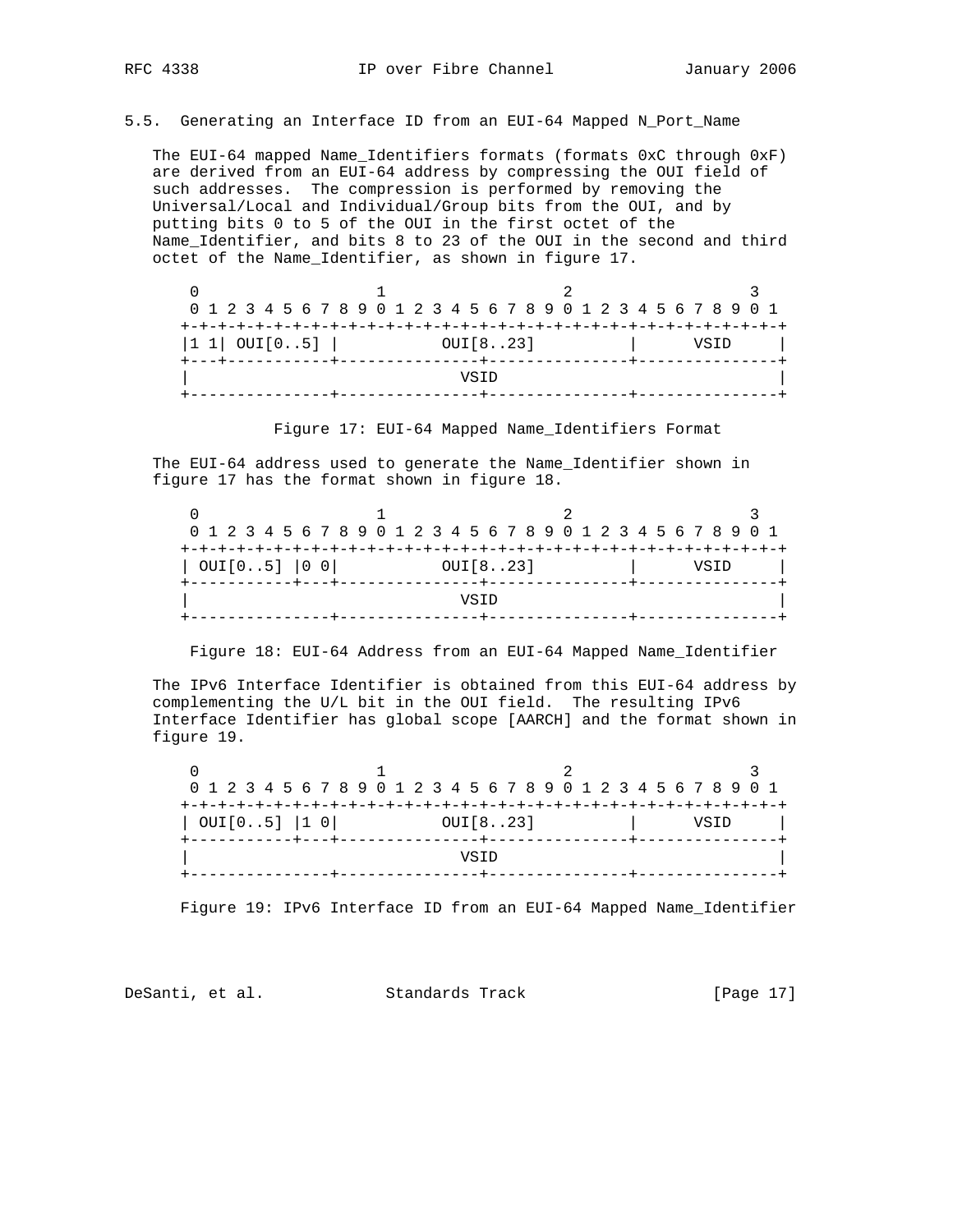As an example, the FC Name\_Identifier 0xCD-63-46-AB-01-25-78-9A generates the IPv6 Interface Identifier 3663:46AB:0125:789A.

6. Link-local Addresses

 The IPv6 link-local address [AARCH] for an Nx\_Port is formed by appending the Interface Identifier (as defined in section 5) to the prefix FE80::/64. The resulting address is shown in figure 20.

| 10 bits    | 54 bits | 64 bits              |
|------------|---------|----------------------|
| 1111111010 | (zeros) | Interface Identifier |
|            |         |                      |

Figure 20: IPv6 Link-local Address Format

7. ARP Packet Format

 The Address Resolution Protocol defined in [ARP] is designed to be a general purpose protocol, to accommodate many network technologies and many Upper Layer Protocols.

 [RFC-2625] chose to use for Fibre Channel the same ARP packet format used for Ethernet networks. In order to do that, [RFC-2625] restricted the use of IPv4 to Nx\_Ports having N\_Port\_Name format 0x1. Although this may have been a reasonable choice at that time, today there are Nx\_Ports with an N\_Port\_Name format other than 0x1 in widespread use.

This specification accommodates Nx\_Ports with N\_Port\_Names of a format different from 0x1 by defining a Fibre Channel specific version of the ARP protocol (FC ARP), carrying both N\_Port\_Name and N\_Port\_ID as Hardware (HW) Address.

 IANA has registered the number 18 (decimal) to identify Fibre Channel as ARP HW type. The FC ARP packet format is shown in figure 21. The length of the FC ARP packet is 40 octets.

DeSanti, et al. Standards Track [Page 18]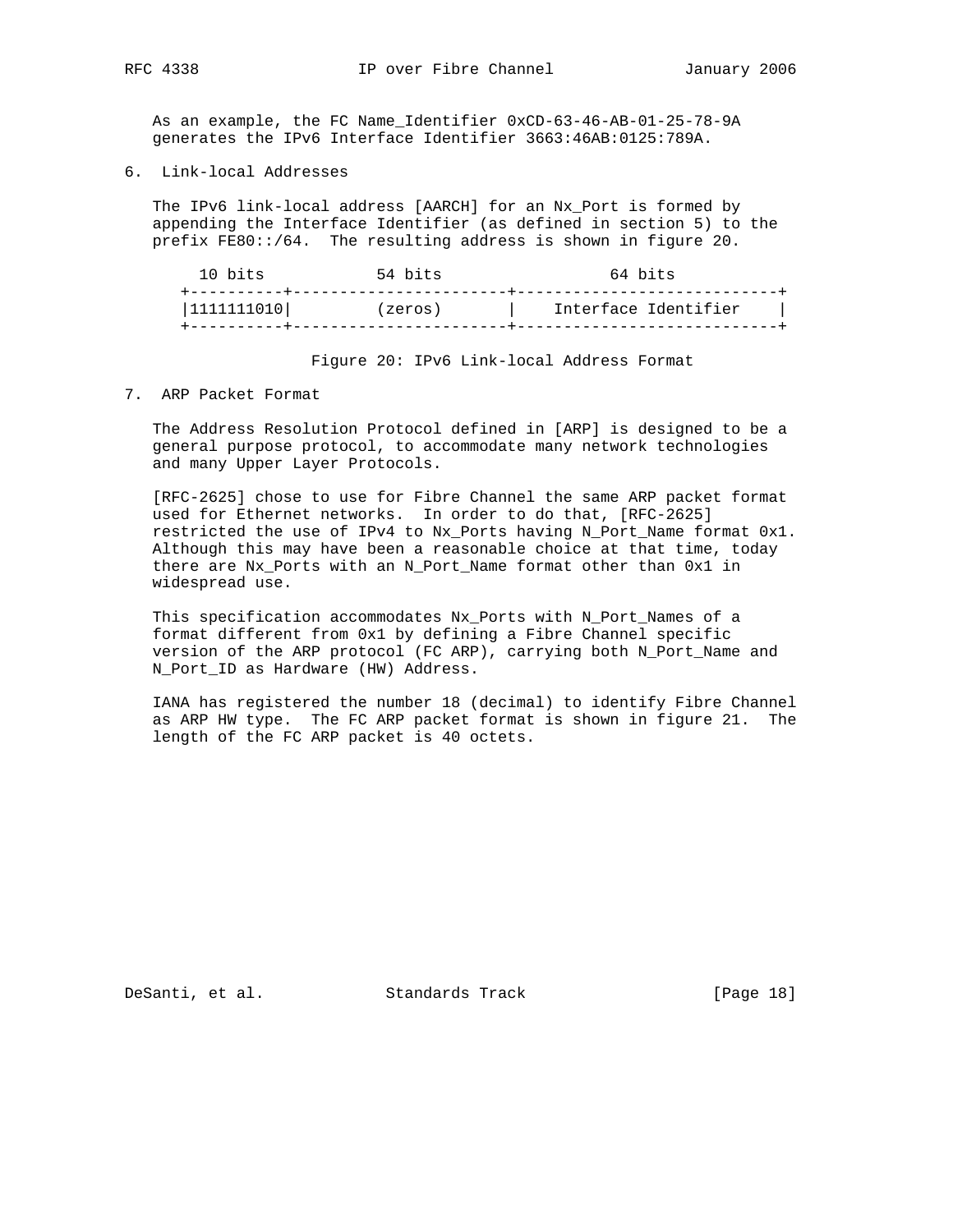$0$  1 2 3 0 1 2 3 4 5 6 7 8 9 0 1 2 3 4 5 6 7 8 9 0 1 2 3 4 5 6 7 8 9 0 1 +-+-+-+-+-+-+-+-+-+-+-+-+-+-+-+-+-+-+-+-+-+-+-+-+-+-+-+-+-+-+-+-+ | HW Type = 0x0012 | Protocol = 0x0800 | +---------------+---------------+---------------+---------------+ | HW Len = 12 | Proto Len = 4 | Opcode | +---------------+---------------+---------------+---------------+ | | +- -+ | HW Address of Sender | +- -+ | | +---------------+---------------+---------------+---------------+ Protocol Address of Sender +---------------+---------------+---------------+---------------+ | | +- -+ | HW Address of Target | +- -+ | | +---------------+---------------+---------------+---------------+ Protocol Address of Target +---------------+---------------+---------------+---------------+



The following code points MUST be used with FC ARP:

- HW Type:  $0x0012$  (Fibre Channel);
- Protocol: 0x0800 (IPv4);
- HW Len: 12 (Length in octets of the HW Address);
- Proto Len: 4 (Length in octets of the Protocol Address);
- Opcode: 0x0001 for ARP Request, 0x0002 for ARP Reply [ARP];
- HW Address of Sender: the HW Address (see section 8) of the Requester in an ARP Request, or the HW Address of the Responder in an ARP Reply;
- Protocol Address of Sender: the IPv4 address of the Requester in an ARP Request, or that of the Responder in an ARP Reply;
- HW Address of Target: set to zero in an ARP Request, and to the HW Address (see section 8) of the Requester in an ARP Reply;
- Protocol Address of Target: the IPv4 address of the Responder in an ARP Request, or that of the Requester in an ARP Reply.

DeSanti, et al. Standards Track [Page 19]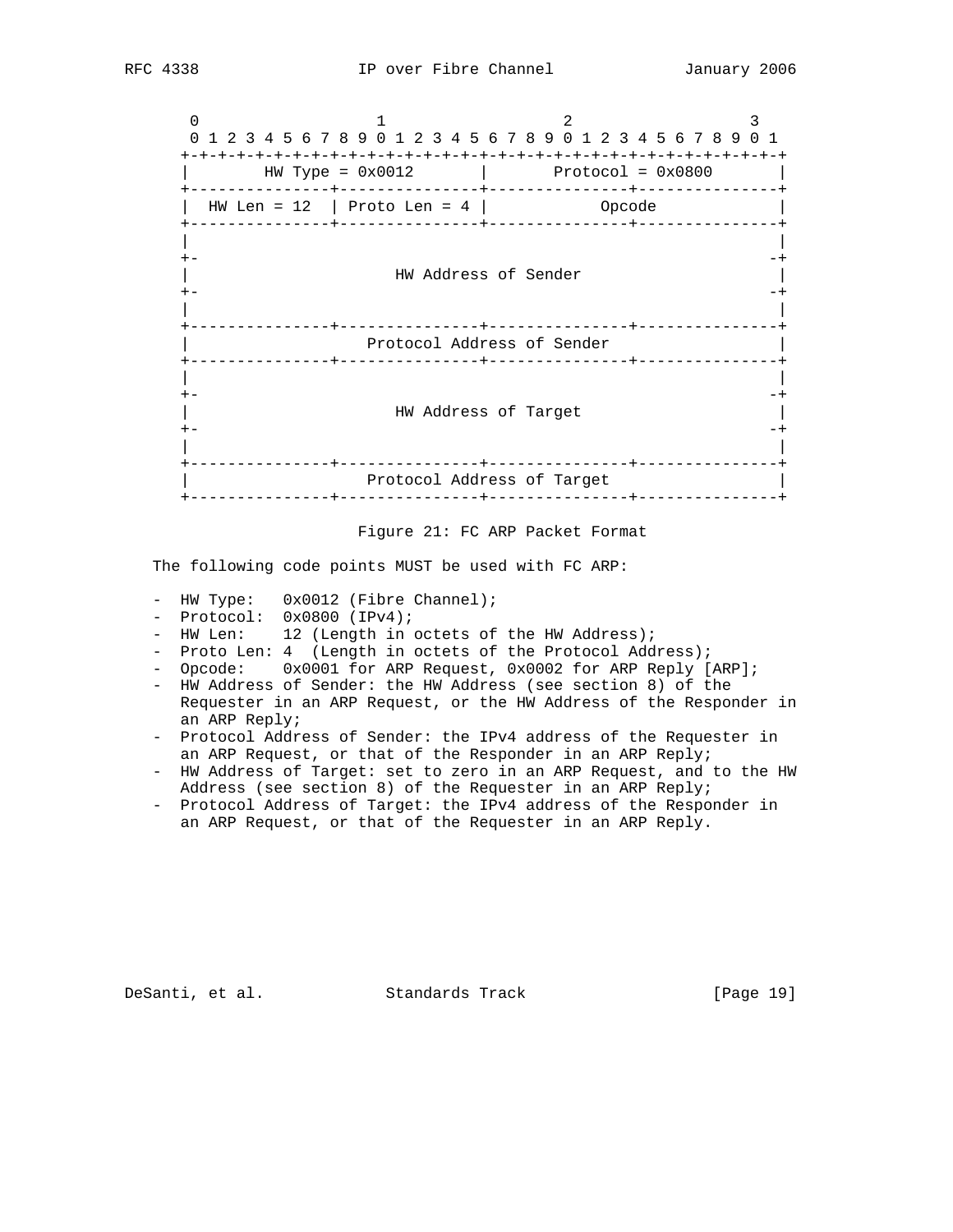## 8. Link-layer Address/Hardware Address

 The Link-layer Address used in the Source/Target Link-layer Address option (see section 9.2) and the Hardware Address used in FC ARP (see section 7) have the same format, shown in figure 22.

 $0$  1 2 3 0 1 2 3 4 5 6 7 8 9 0 1 2 3 4 5 6 7 8 9 0 1 2 3 4 5 6 7 8 9 0 1 +-+-+-+-+-+-+-+-+-+-+-+-+-+-+-+-+-+-+-+-+-+-+-+-+-+-+-+-+-+-+-+-+ | | +- N\_Port\_Name -+ | | +---------------+---------------+---------------+---------------+ | Reserved | +---------------+---------------+---------------+---------------+

Figure 22: Link-layer Address/HW Address Format

 Reserved fields MUST be set to zero when transmitting, and MUST be ignored when receiving.

9. Address Mapping for Unicast

## 9.1. Overview

An Nx\_Port has two kinds of Fibre Channel addresses:

- a non-volatile 64-bit address, called N\_Port\_Name;
- a volatile 24-bit address, called N\_Port\_ID.

 The N\_Port\_Name is used to uniquely identify the Nx\_Port, and the N\_Port\_ID is used to route frames to the Nx\_Port. Both FC addresses are required to resolve an IPv6 or IPv4 unicast address. The fact that the N\_Port\_ID is volatile implies that an Nx\_Port MUST validate the mapping between its N\_Port\_Name and N\_Port\_ID when certain Fibre Channel events occur (see Appendix B).

## 9.2. IPv6 Address Mapping

 The procedure for mapping IPv6 unicast addresses into Fibre Channel link-layer addresses uses the Neighbor Discovery Protocol [DISC]. The Source/Target Link-layer Address option has the format shown in figure 23 when the link layer is Fibre Channel.

DeSanti, et al. Standards Track [Page 20]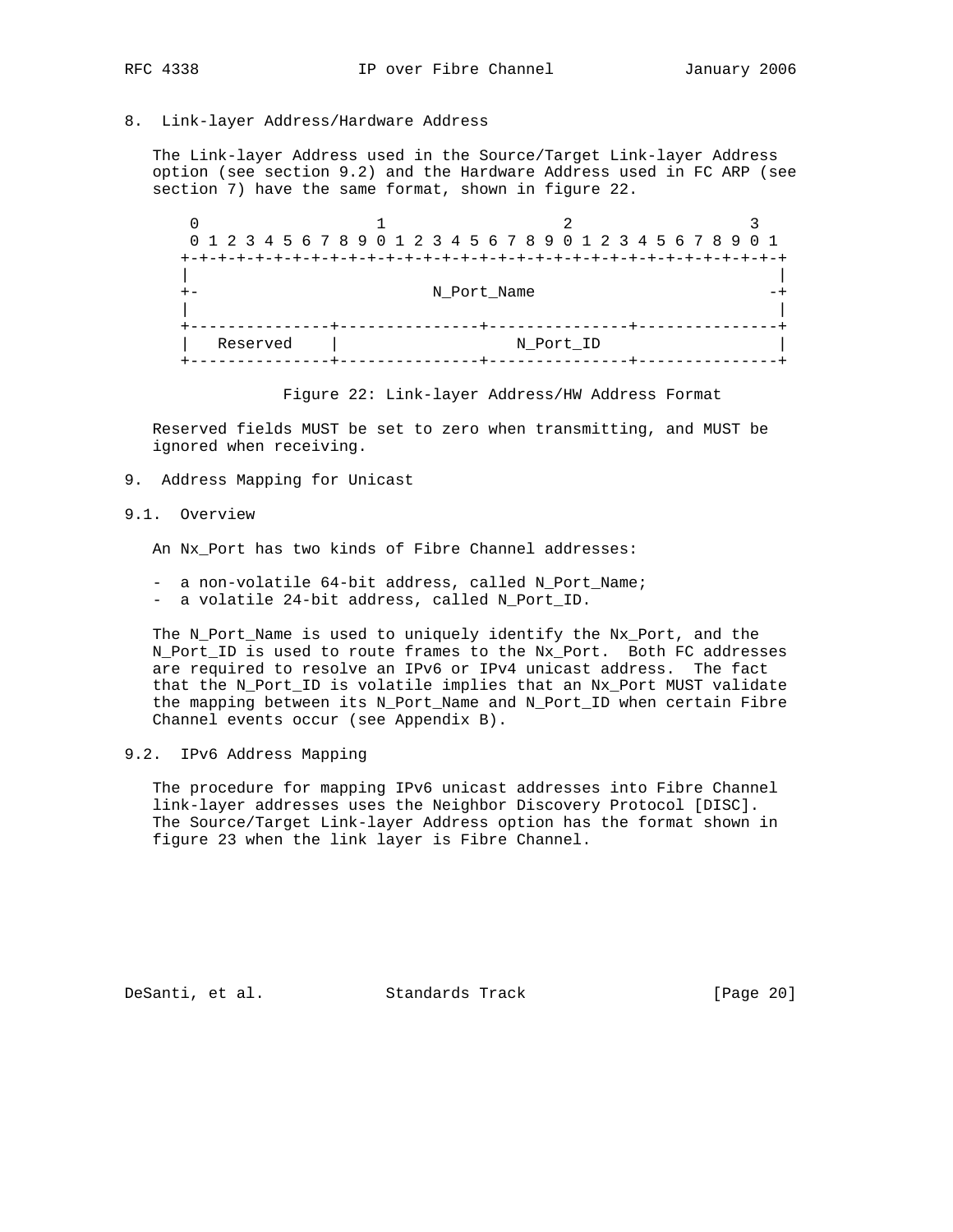$0$  1 2 3 0 1 2 3 4 5 6 7 8 9 0 1 2 3 4 5 6 7 8 9 0 1 2 3 4 5 6 7 8 9 0 1 +-+-+-+-+-+-+-+-+-+-+-+-+-+-+-+-+-+-+-+-+-+-+-+-+-+-+-+-+-+-+-+-+ | Type | Length = 2 | | +---------------+---------------+ -+ | | +- Link-layer Address -+ | | +- +---------------+---------------+ | | Padding | +---------------+---------------+---------------+---------------+

Figure 23: Source/Target Link-layer Address Option for Fibre Channel

| Type:    | 1 for Source Link-layer address.<br>2 for Target Link-layer address.      |
|----------|---------------------------------------------------------------------------|
| Lenath:  | 2 (in units of 8 octets).                                                 |
| Padding: | MUST be set to zero when transmitting,<br>MUST be ignored when receiving. |

 Link-layer Address: the Nx\_Port's Link-layer Address (see section 8).

# 9.3. IPv4 Address Mapping

 The procedure for mapping IPv4 unicast addresses into Fibre Channel link-layer addresses uses the FC ARP protocol, as specified in section 7 and [ARP]. A source Nx\_Port that has to send IPv4 packets to a destination Nx\_Port, known by its IPv4 address, MUST perform the following steps:

- 1) The source Nx\_Port first consults its local mapping tables for a mapping <destination IPv4 address, N\_Port\_Name, N\_Port\_ID>.
- 2) If such a mapping is found, and a valid Port Login is in place with the destination Nx\_Port, then the source Nx\_Port sends the IPv4 packets to the destination Nx\_Port using the retrieved N\_Port\_ID as D\_ID.
- 3) If such a mapping is not found, or a valid Port Login is not in place with the destination Nx\_Port, then the source Nx\_Port sends a broadcast FC ARP Request (see section 10) to its connected FC network.

DeSanti, et al. Standards Track [Page 21]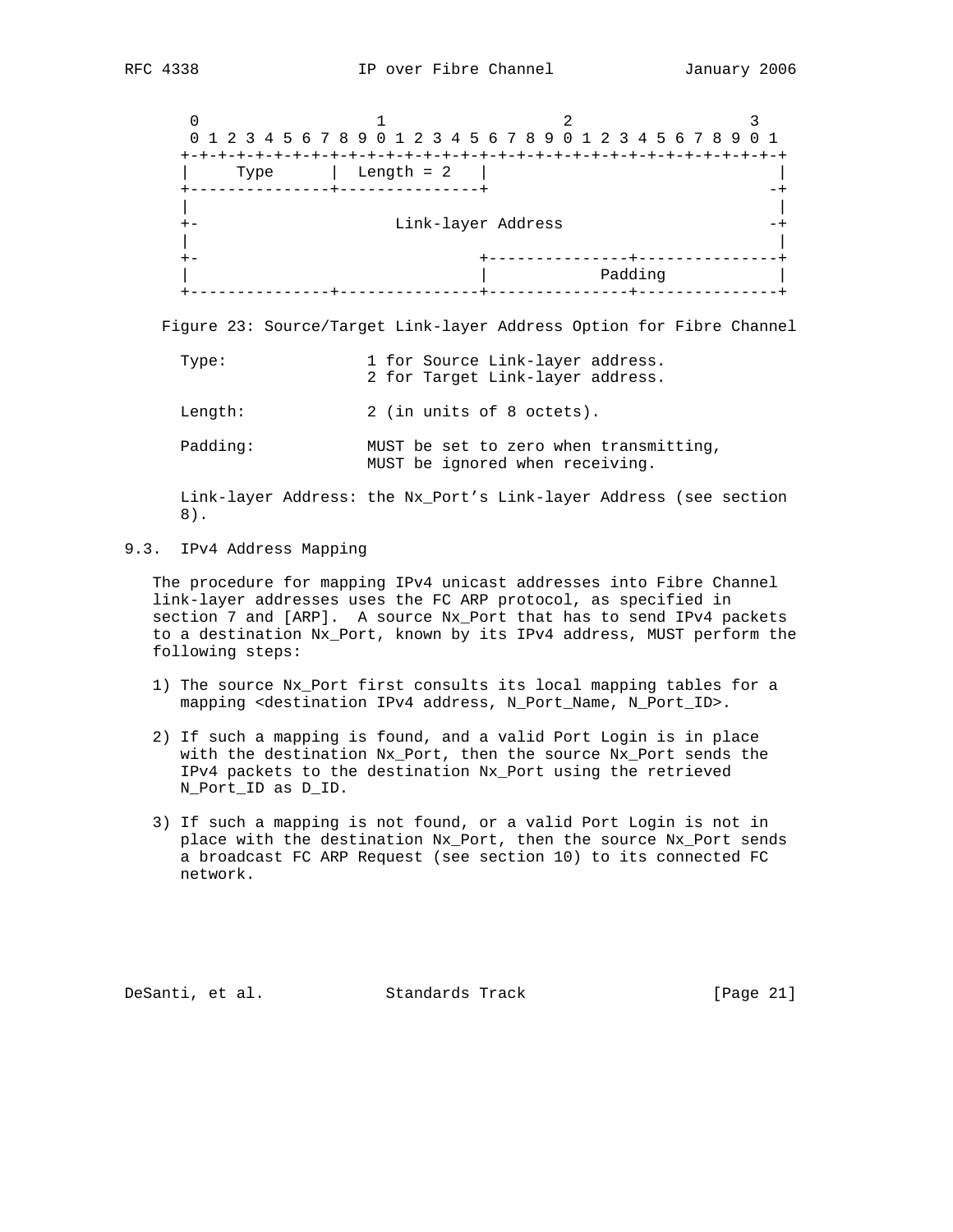- 4) When a broadcast FC ARP Request is received by the Nx\_Port with the matching IPv4 address, that Nx\_Port caches the information carried in the FC ARP Request in its local mapping tables and generates a unicast FC ARP Reply. If a valid Port Login to the Nx\_Port that sent the broadcast FC ARP Request does not exist, the Nx\_Port MUST perform such a Port Login, and then use it for the unicast reply. The N\_Port\_ID to which the Port Login is directed is taken from the N\_Port\_ID field of the Sender HW Address field in the received FC ARP packet.
- 5) If no Nx\_Port has the matching IPv4 address, no unicast FC ARP Reply is returned.
- 10. Address Mapping for Multicast

 IPv6 multicast packets, IPv4 multicast/broadcast packets, and ARP broadcast packets MUST be mapped to FC Sequences addressed to the broadcast N\_Port\_ID 0xFFFFFF, sent in FC Class 3 in a unidirectional Exchange (see section 12). Appendix A specifies how to transmit a Class 3 broadcast FC Sequence over various Fibre Channel topologies. The Destination N\_Port\_Name field of the FC Network\_Header MUST be set to the value:

- for broadcast ARP and IPv4 packets: 0x10-00-FF-FF-FF-FF-FF-FF;
- for multicast IPv6 packets:  $0x10-00-33-33-XX-YY-ZZ-QQ$ , where XX-YY-ZZ-QQ are the 4 least significant octets of the multicast destination IPv6 address;
- for multicast IPv4 packets: 0x10-00-01-00-5E-XX-YY-ZZ, where the 23 least significant bits of XX-YY-ZZ are the 23 least significant bits of the multicast destination IPv4 address and the most significant bit of XX-YY-ZZ is set to zero.

 An Nx\_Port supporting IPv6 or IPv4 MUST be able to map a received broadcast Class 3 Device\_Data FC frame to an implicit Port Login context in order to handle IPv6 multicast packets, IPv4 multicast or broadcast packets, and ARP broadcast packets. The receive data field size of this implicit Port Login MUST be the same across all the Nx\_Ports connected to the same Fabric, otherwise FC broadcast transmission does not work. In order to reduce the need for FC Sequence segmentation, the receive data field size of this implicit Port Login SHOULD be 1024 octets. This receive data field size requirement applies to broadcast Device\_Data FC frames, not to ELSes.

 Receiving an FC Sequence carrying an IPv6 multicast packet, an IPv4 multicast/broadcast packet, or an FC ARP broadcast packet triggers some additional processing by the Nx\_Port when that IPv6, IPv4, or FC ARP packet requires a unicast reply. In this case, if a valid Port Login to the Nx\_Port that sent the multicast or broadcast packet

DeSanti, et al. Standards Track [Page 22]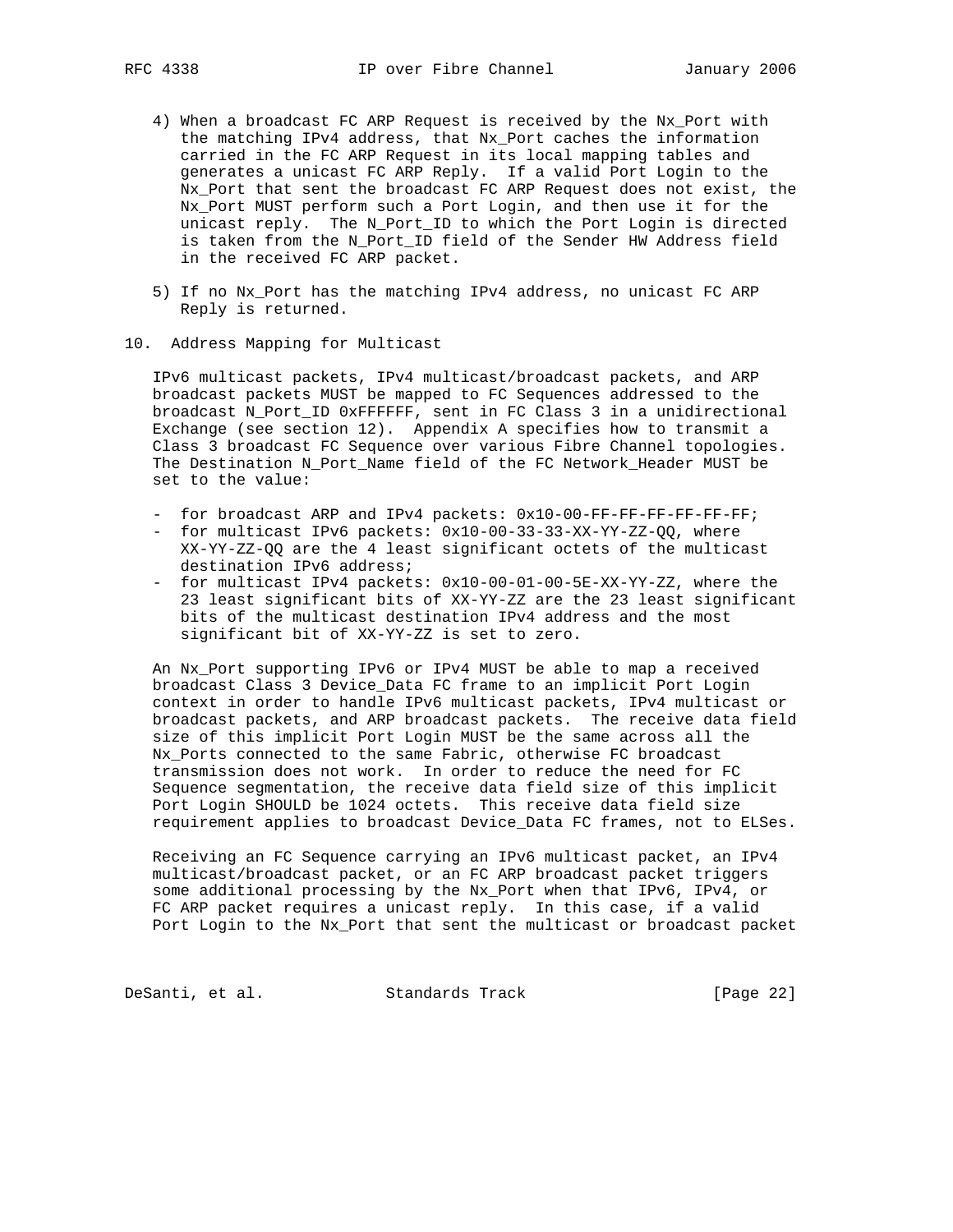does not exist, the Nx\_Port MUST perform such a Port Login, and then use it for the unicast reply. In the case of Neighbor Discovery messages [DISC], the N\_Port\_ID to which the Port Login is directed is taken from the N\_Port\_ID field of the Source Link-layer Address in the received Neighbor Discovery message. In the case of FC ARP messages, the N\_Port\_ID to which the Port Login is directed is taken from the N\_Port\_ID field of the Sender HW Address field in the received FC ARP packet.

 As an example, if a received broadcast FC Sequence carries an IPv6 multicast unsolicited Router Advertisement [DISC], the receiving Nx\_Port processes it simply by passing the carried IPv6 packet to the IPv6 layer. Instead, if a received broadcast FC Sequence carries an IPv6 multicast solicitation message [DISC] requiring a unicast reply, and no valid Port Login exists with the Nx\_Port sender of the multicast packet, then a Port Login MUST be performed in order to send the unicast reply message. If a received broadcast FC Sequence carries an IPv6 multicast solicitation message [DISC] requiring a multicast reply, the reply is sent to the broadcast N\_Port\_ID 0xFFFFFF.

## 11. Sequence Management

 FC Sequences carrying IPv6, IPv4, or ARP packets are REQUIRED to be non-streamed [FC-FS]. In order to avoid missing FC frame aliasing by Sequence\_ID reuse, an Nx\_Port supporting IPv6 or IPv4 is REQUIRED to use continuously increasing SEQ\_CNT [FC-FS]. Each Exchange MUST start by setting SEQ\_CNT to zero in the first frame; every frame transmitted after that MUST increment the previous SEQ\_CNT by one. The Continue Sequence Condition field in the F\_CTL field of the FC Header MUST be set to zero [FC-FS].

#### 12. Exchange Management

 To transmit IPv6, IPv4, or ARP packets to another Nx\_Port or to a multicast/broadcast address, an Nx\_Port MUST use dedicated unidirectional Exchanges (i.e., Exchanges dedicated to IPv6, IPv4, or ARP packet transmission and that do not transfer Sequence Initiative). As such, the Sequence Initiative bit in the F\_CTL field of the FC Header MUST be set to zero [FC-FS]. The RX\_ID field of the FC Header MUST be set to 0xFFFF.

 Unicast FC Sequences carrying unicast Control Protocol packets (e.g., ARP packets; IPv6 packets carrying ICMPv6 [ICMPv6], Neighbor Discovery [DISC], or Multicast Listener Discovery [MLDv2] messages; IPv4 packets carrying ICMP [ICMPv4] or IGMP [IGMPv3] messages) SHOULD be sent in short-lived unidirectional Exchanges (i.e., Exchanges containing only one Sequence, in which both the First\_Sequence and

DeSanti, et al. Standards Track [Page 23]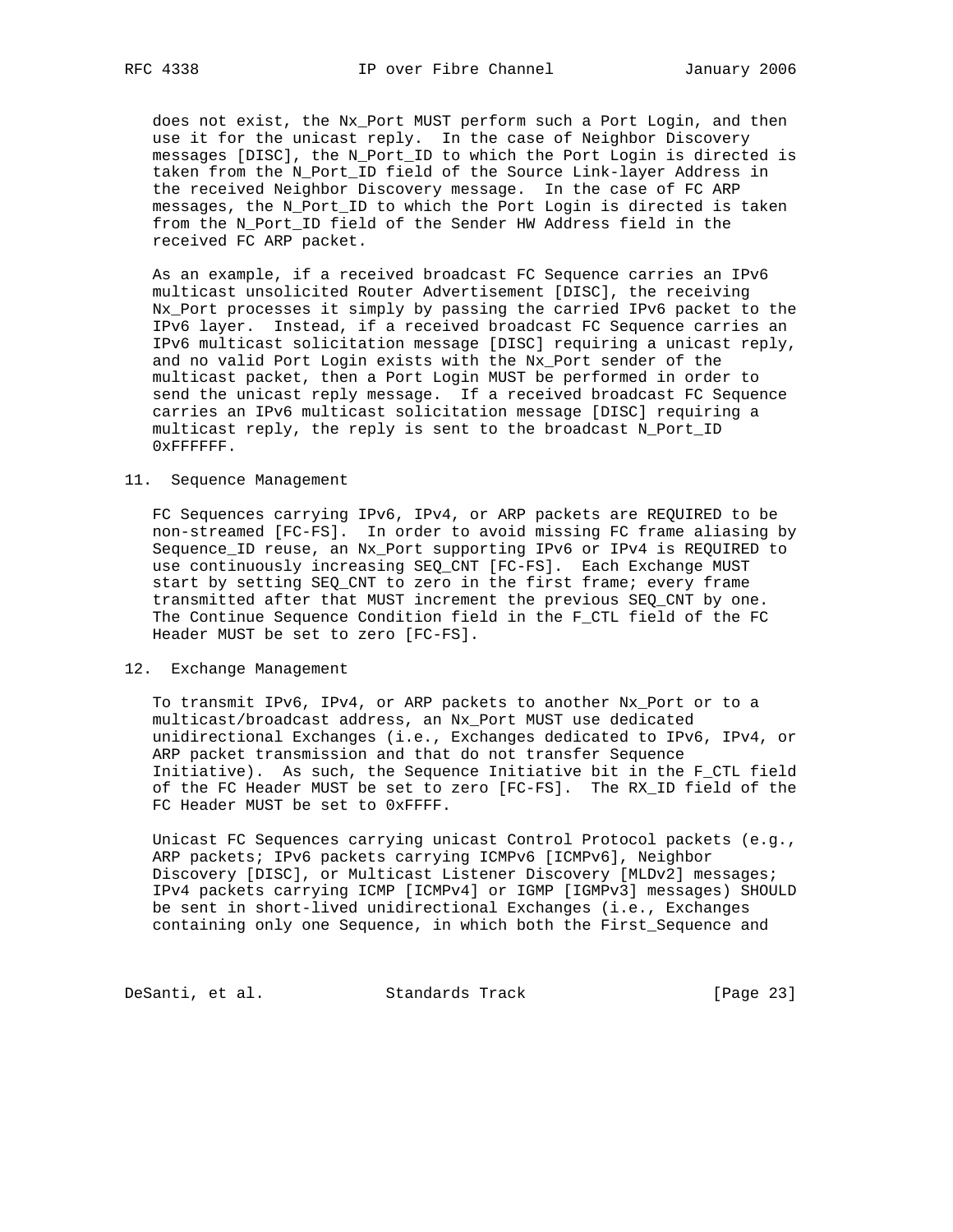Last\_Sequence bits in the F\_CTL field of the FC Header are set to one [FC-FS]). Unicast FC Sequences carrying other IPv6 and IPv4 packets (i.e., unicast IP packets carrying data traffic) MUST be sent in a long-lived unidirectional Exchange (i.e., an Exchange containing one or more Sequences). IP multicast packets MUST NOT be carried in unicast FC Sequences (see section 10).

 Broadcast FC Sequences carrying multicast or broadcast Control Protocol packets (e.g., ARP packets; IPv6 packets carrying ICMPv6 [ICMPv6], Neighbor Discovery [DISC], or Multicast Listener Discovery [MLDv2] messages; IPv4 packets carrying ICMP [ICMPv4] or IGMP [IGMPv3] messages) MUST be sent in short-lived unidirectional Exchanges. Broadcast FC Sequences carrying other IPv6 or IPv4 multicast traffic (i.e., multicast IP packets carrying data traffic) MAY be sent in long-lived unidirectional Exchanges to enable a more efficient multicast distribution.

 Reasons to terminate a long-lived Exchange include the termination of Port Login and the completion of the IP communication. A long-lived Exchange MAY be terminated by setting the Last\_Sequence bit in the F\_CTL field of the FC Header to one, or via the ABTS (Abort Sequence) protocol [FC-FS]. A long-lived Exchange SHOULD NOT be terminated by transmitting the LOGO ELS, since this may terminate active Exchanges on other FC-4s [FC-FS].

## 13. Interoperability with RFC 2625

 The IPv4 encapsulation defined in this document, along with Exchange and Sequence management, are as defined in [RFC-2625]. Implementations following this specification are expected to interoperate with implementations compliant to [RFC-2625] for IPv4 packet transmission and reception.

 The main difference between this document and [RFC-2625] is in the address resolution procedure. [RFC-2625] uses the Ethernet format of the ARP protocol and requires all Nx\_Ports to have a format 0x1 N\_Port\_Name. This specification defines a Fibre Channel format for the ARP protocol that supports all commonly used N\_Port\_Names. In addition, this specification does not use FARP [RFC-2625].

 An Nx\_Port following this specification, and not having a format 0x1 N\_Port\_Name, is able to interoperate with an [RFC-2625] implementation by manually configuring the mapping <destination IPv4 address, N\_Port\_Name, N\_Port\_ID> on the involved Nx\_Ports. Through this manual configuration, the ARP protocol does not need to be performed. However, IPv4 communication is not possible if the [RFC-2625] implementation strictly enforces the requirement for Nx\_Ports to use N\_Port\_Names of format 0x1.

DeSanti, et al. Standards Track [Page 24]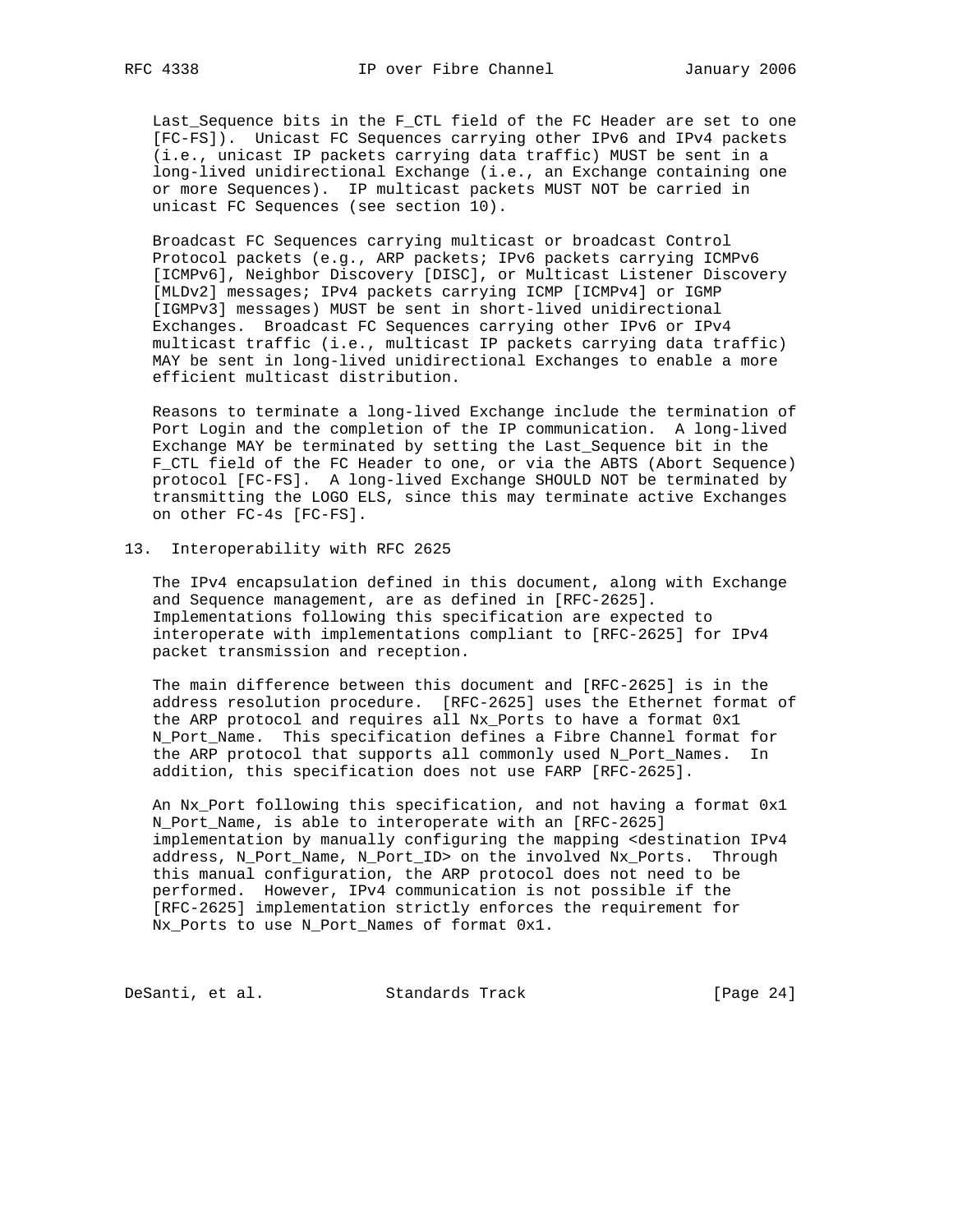An Nx\_Port following this specification, and having a format 0x1 N\_Port\_Name, is able to interoperate with an [RFC-2625] implementation by manually configuring the mapping <destination IPv4 address, N\_Port\_Name, N\_Port\_ID> on the involved Nx\_Ports, or by performing the IPv4 address resolution in compatibility mode, as described below:

- When IPv4 address resolution is attempted, the Nx\_Port MUST send two ARP Requests, the first one according to the FC ARP format and the second one according to the Ethernet ARP format. If only an Ethernet ARP Reply is received, it provides the N\_Port\_Name of the Nx\_Port having the destination IPv4 address. The N\_Port\_ID associated with the N\_Port\_Name received in an Ethernet ARP Reply may be retrieved from the S\_ID field of the received ARP Reply, or by querying the Fibre Channel Name Server;
- The Nx\_Port MUST respond to a received Ethernet ARP Request with an Ethernet ARP Reply;
- The Nx\_Port MAY respond to FARP Requests [RFC-2625].

 The reception of a particular format of ARP message does not imply that the sending Nx\_Port will continue to use the same format later.

 Support of compatibility mode is REQUIRED by each implementation. The use of compatibility mode MUST be administratively configurable.

14. Security Considerations

 IPv6, IPv4, and ARP do not introduce any additional security concerns beyond those that already exist within the Fibre Channel protocols. Zoning techniques based on FC Name Server masking (soft zoning) do not work with IPv6 and IPv4, because IPv6 and IPv4 over Fibre Channel do not use the FC Name Server. The FC ESP\_Header [FC-FS] may be used to secure the FC frames composing FC Sequences carrying IPv6, IPv4, and ARP packets. All the techniques defined to secure IP traffic at the IP layer may be used in a Fibre Channel environment.

15. IANA Considerations

 The directory of ARP parameters has been updated to reference this document for hardware type 18.

## 16. Acknowledgements

 The authors would like to acknowledge the ANSI INCITS T11.3 Task Group members who reviewed this document as well as the authors of [RFC-2625] and [RFC-3831]. The authors also thank the IMSS WG and Brian Haberman for their review and comments.

DeSanti, et al. Standards Track [Page 25]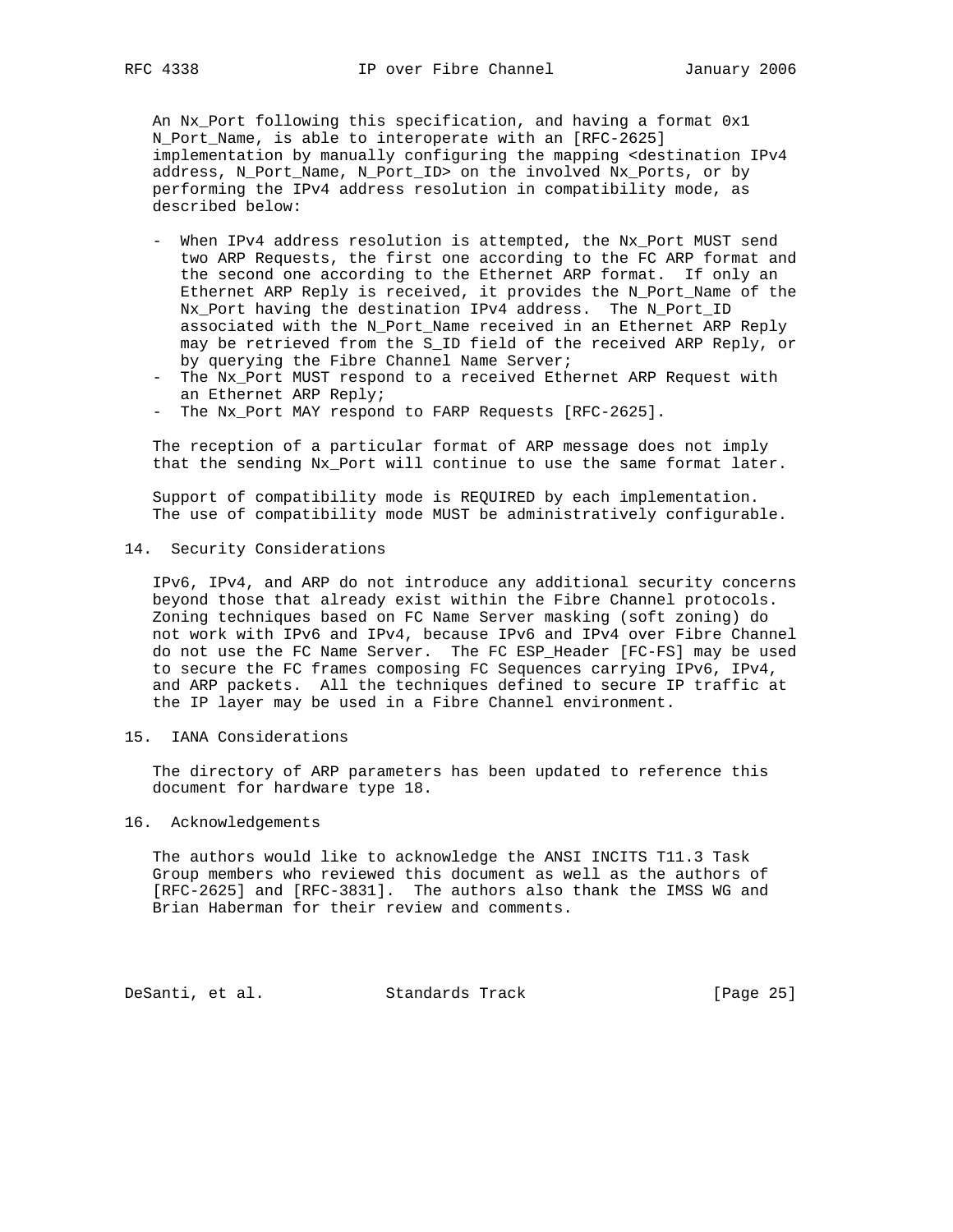# 17. Normative References

- [FC-FS] ANSI INCITS 373-2003, "Fibre Channel Framing and Signaling (FC-FS)".
- [FC-AL-2] ANSI INCITS 332-1999, "Fibre Channel Arbitrated Loop-2 (FC-AL-2)".
- [IPv6] Deering, S. and R. Hinden, "Internet Protocol, Version 6 (IPv6) Specification", RFC 2460, December 1998.
- [AARCH] Hinden, R. and S. Deering, "Internet Protocol Version 6 (IPv6) Addressing Architecture", RFC 3513, April 2003.
- [ACONF] Thomson, S. and T. Narten, "IPv6 Stateless Address Autoconfiguration", RFC 2462, December 1998.
- [DISC] Narten, T., Nordmark, E., and W. Simpson, "Neighbor Discovery for IP Version 6 (IPv6)", RFC 2461, December 1998.
- [PMTUD6] McCann, J., Deering, S., and J. Mogul, "Path MTU Discovery for IP version 6", RFC 1981, August 1996.
- [IPv4] Postel, J., "Internet Protocol", STD 5, RFC 791, September 1981.
- [ARP] Plummer, D., "Ethernet Address Resolution Protocol: Or converting network protocol addresses to 48.bit Ethernet address for transmission on Ethernet hardware", STD 37, RFC 826, November 1982.
- [IEEE-LLC] IEEE Std 802-2001, "IEEE Standard for Local and Metropolitan Area Networks: Overview and Architecture".
- [KEYWORDS] Bradner, S., "Key words for use in RFCs to Indicate Requirement Levels", BCP 14, RFC 2119, March 1997.

## 18. Informative References

- [RFC-3831] DeSanti, C., "Transmission of IPv6 Packets over Fibre Channel", RFC 3831, July 2004.
- [RFC-2625] Rajagopal, M., Bhagwat, R., and W. Rickard, "IP and ARP over Fibre Channel", RFC 2625, June 1999.
- [MLDv2] Vida, R. and L. Costa, "Multicast Listener Discovery Version 2 (MLDv2) for IPv6", RFC 3810, June 2004.

DeSanti, et al. Standards Track [Page 26]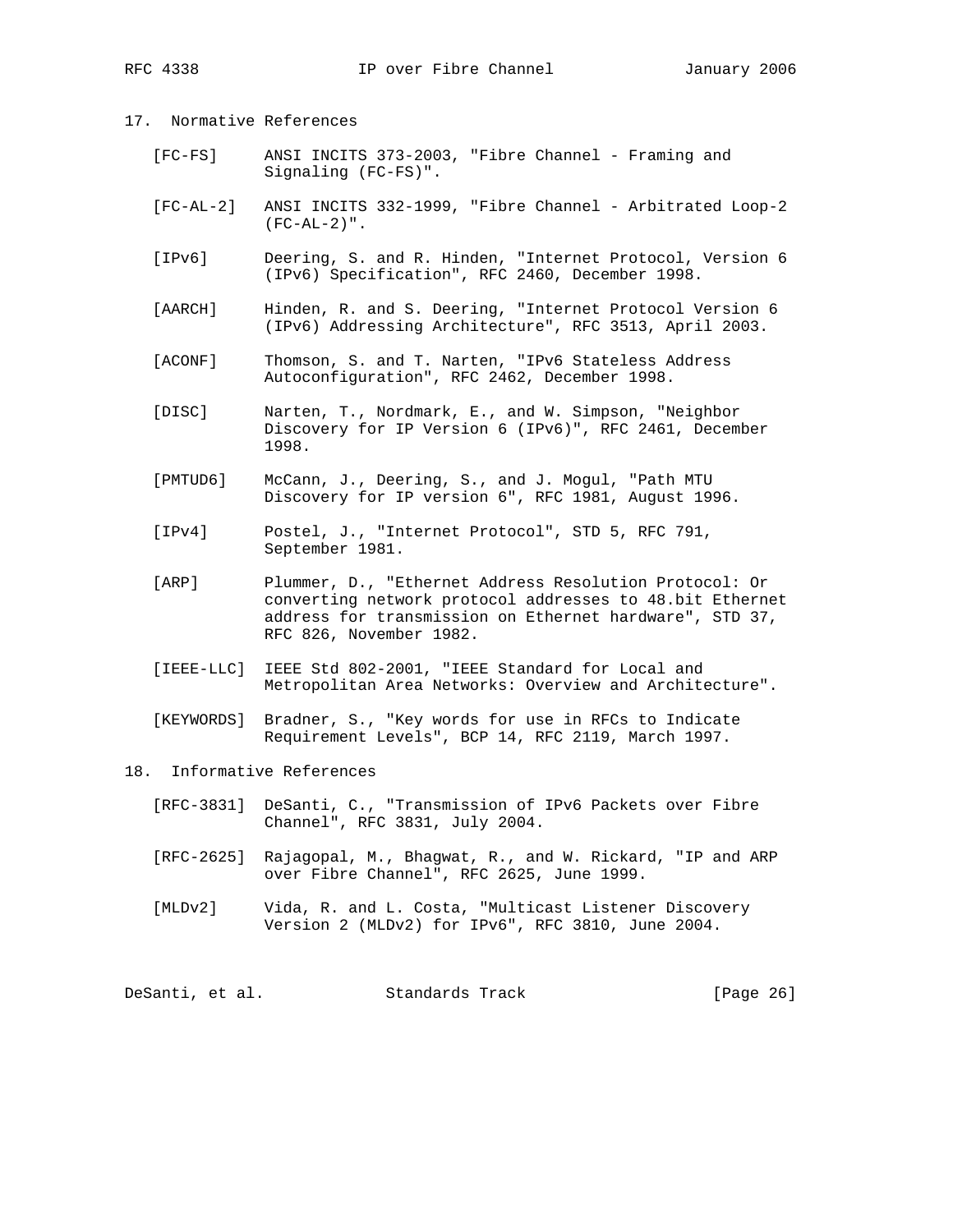- [IGMPv3] Cain, B., Deering, S., Kouvelas, I., Fenner, B., and A. Thyagarajan, "Internet Group Management Protocol, Version 3", RFC 3376, October 2002.
	- [PMTUD4] Mogul, J. and S. Deering, "Path MTU discovery", RFC 1191, November 1990.
	- [ICMPv6] Conta, A. and S. Deering, "Internet Control Message Protocol (ICMPv6) for the Internet Protocol Version 6 (IPv6) Specification", RFC 2463, December 1998.
	- [ICMPv4] Postel, J., "Internet Control Message Protocol", STD 5, RFC 792, September 1981.
	- [EUI64] "Guidelines For 64-bit Global Identifier (EUI-64) Registration Authority", http://standards.ieee.org/regauth/oui/tutorials/ EUI64.html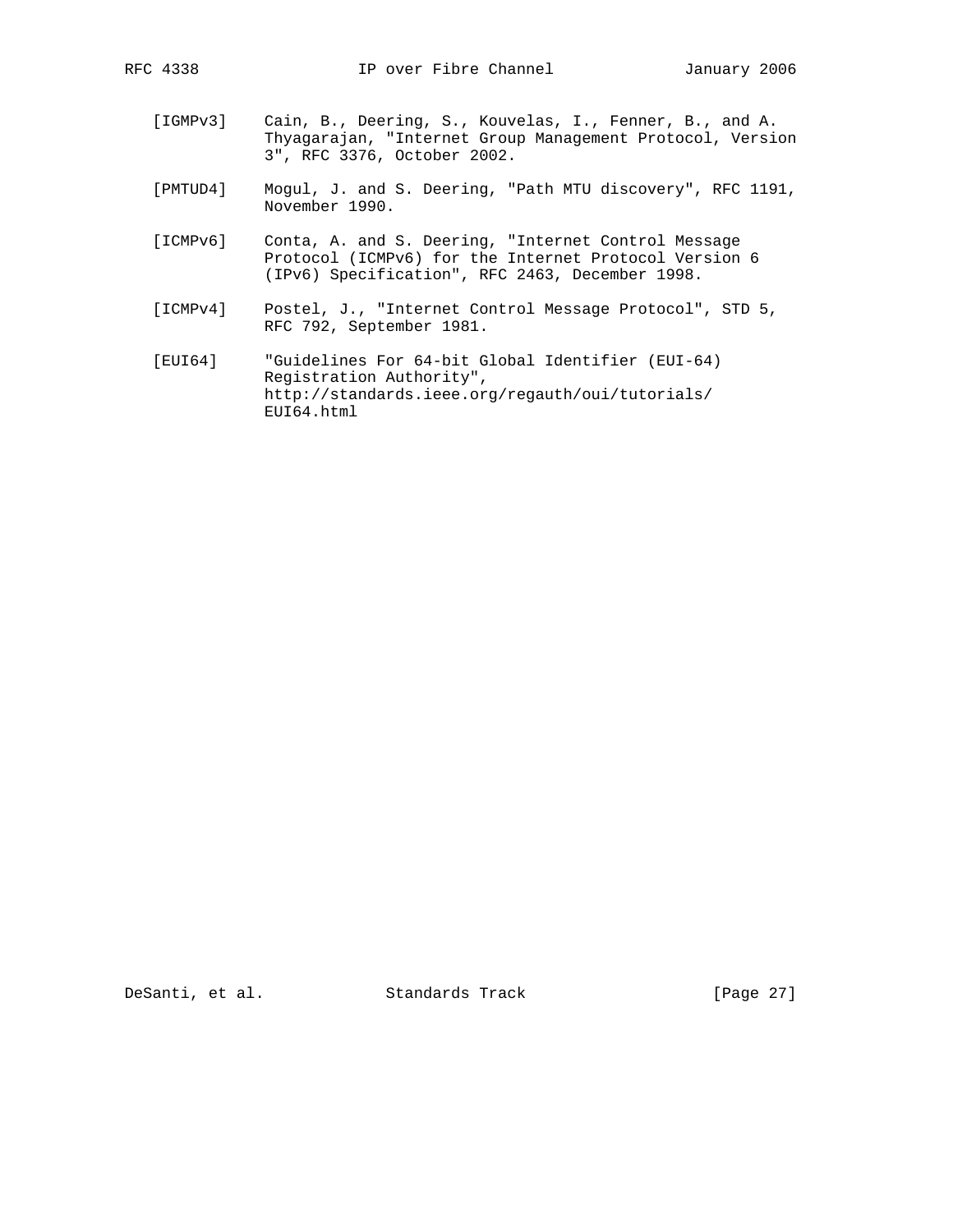- A. Transmission of a Broadcast FC Sequence over FC Topologies (Informative)
- A.1. Point-to-Point Topology

 No particular mechanisms are required for this case. The Nx\_Port connected at the other side of the cable receives the broadcast FC Sequence having D\_ID 0xFFFFFF.

A.2. Private Loop Topology

 An NL\_Port attached to a private loop must transmit a Class 3 broadcast FC Sequence by using the OPN(fr) primitive signal [FC-AL-2].

- 1) The source NL\_Port first sends an Open Broadcast Replicate (OPN(fr)) primitive signal, forcing all the NL\_Ports in the loop (except itself) to replicate the frames that they receive while examining the FC Header's D\_ID field.
- 2) The source NL\_Port then removes the OPN(fr) signal when it returns to it.
- 3) The source NL\_Port then sends the Class 3 broadcast FC Sequence having D\_ID 0xFFFFFF.
- A.3. Public Loop Topology

 An NL\_Port attached to a public loop must not use the OPN(fr) primitive signal. Rather, it must send the Class 3 broadcast FC Sequence having D\_ID 0xFFFFFF to the FL Port at AL\_PA =  $0x00$  $[FC-AL-2]$ .

 The Fabric propagates the broadcast to all other FC\_Ports [FC-FS], including the FL\_Port that the broadcast arrives on. This includes all F\_Ports, and other FL\_Ports.

 Each FL\_Port propagates the broadcast by using the primitive signal  $OPN(fr)$ , in order to prepare the loop to receive the broadcast sequence.

## A.4. Fabric Topology

 An N\_Port connected to an F\_Port must transmit the Class 3 broadcast FC Sequence having D\_ID 0xFFFFFF to the F\_Port. The Fabric propagates the broadcast to all other FC\_Ports [FC-FS].

DeSanti, et al. Standards Track [Page 28]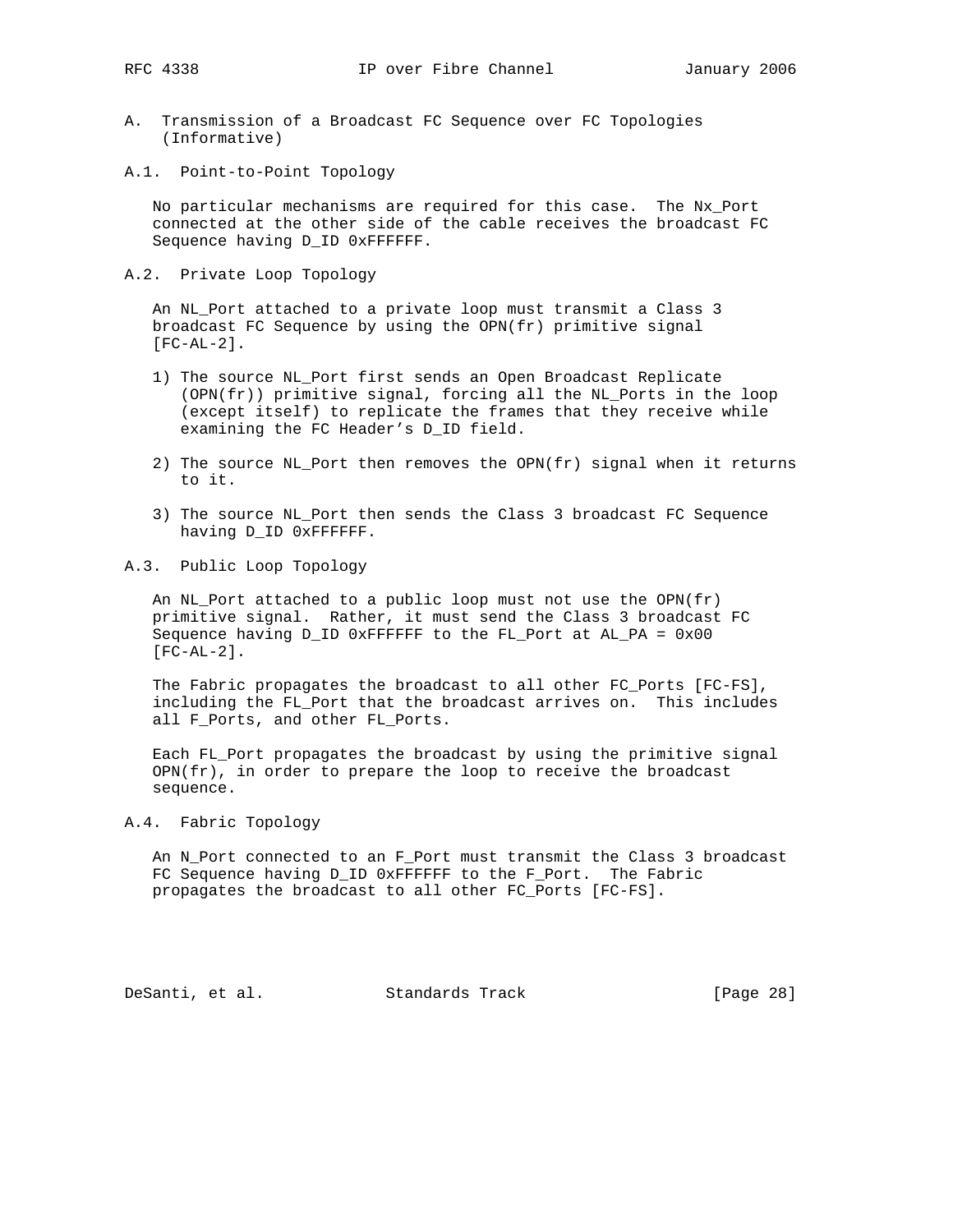- B. Validation of the <N\_Port\_Name, N\_Port\_ID> Mapping (Informative)
- B.1. Overview

 At all times, the <N\_Port\_Name, N\_Port\_ID> mapping must be valid before use.

 After an FC link interruption occurs, the N\_Port\_ID of an Nx\_Port may change, as well as the N\_Port\_IDs of all other Nx\_Ports that have previously performed Port Login with this Nx\_Port. Because of this, address validation is required after a Loop Initialization Primitive Sequence (LIP) in a loop topology [FC-AL-2] or after Not\_Operational Primitive Sequence / Offline Primitive Sequence (NOS/OLS) in a point-to-point topology [FC-FS].

 N\_Port\_IDs do not change as a result of Link Reset (LR) [FC-FS]; thus, address validation is not required in this case.

B.2. FC Layer Address Validation in a Point-to-Point Topology

 No validation is required after Link Reset (LR). In a point-to-point topology, NOS/OLS causes implicit Logout of each N\_Port and after an NOS/OLS each N\_Port must again perform a Port Login [FC-FS].

B.3. FC Layer Address Validation in a Private Loop Topology

 After a LIP [FC-AL-2], an NL\_Port must not transmit any data to another NL\_Port until the address of the other port has been validated. The validation consists of completing the Address Discovery procedure with the ADISC ELS [FC-FS].

 If the three FC addresses (N\_Port\_ID, N\_Port\_Name, Node\_Name) of a logged remote NL\_Port exactly match the values prior to the LIP, then any active Exchange with that NL\_Port may continue.

 If any of the three FC addresses has changed, then the remote NL\_Port must be logged out.

 If an NL\_Port's N\_Port\_ID changes after a LIP, then all active logged-in NL\_Ports must be logged out.

DeSanti, et al. Standards Track [Page 29]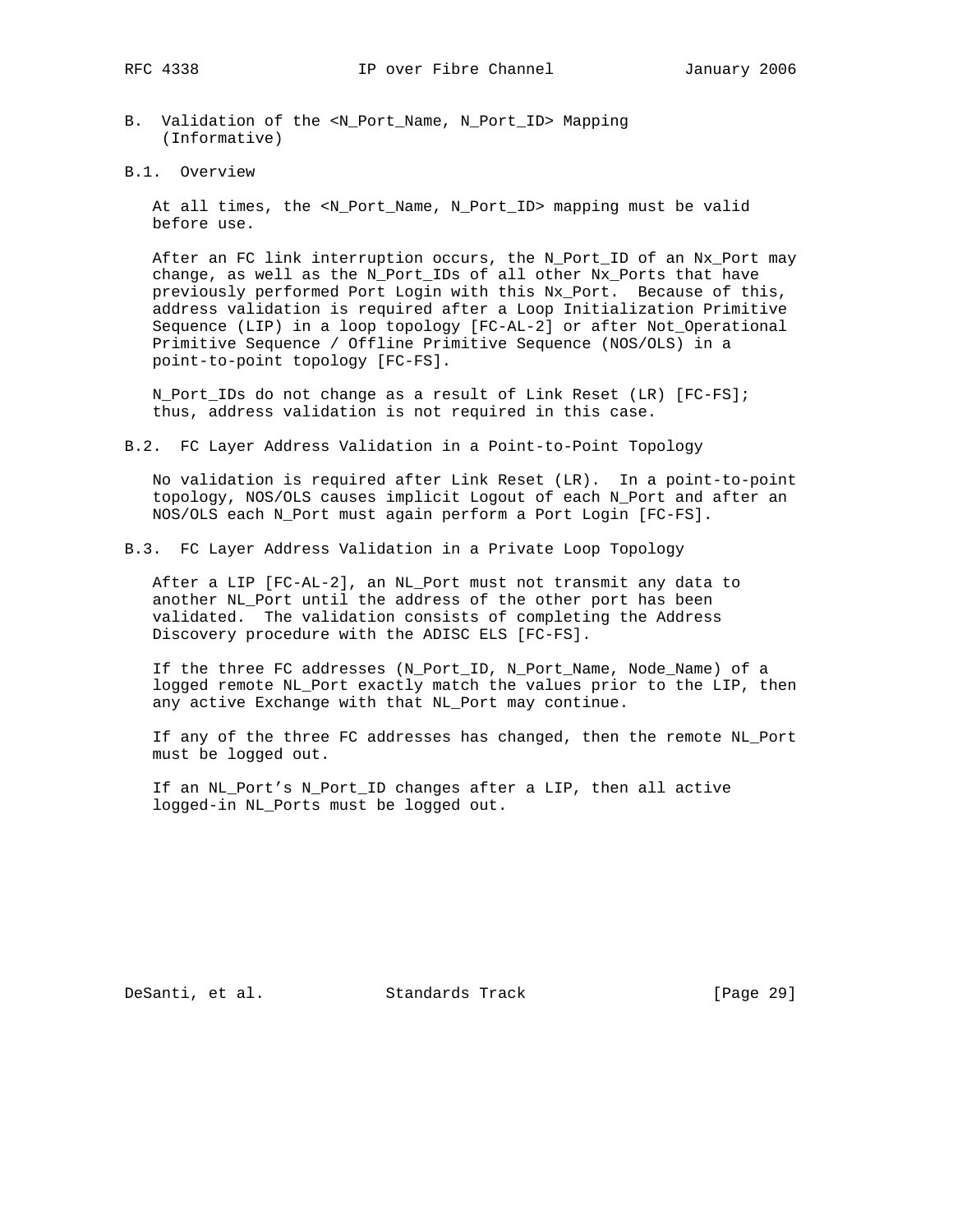B.4. FC Layer Address Validation in a Public Loop Topology

 A Fabric Address Notification (FAN) ELS may be sent by the Fabric to all known previously logged-in NL\_Ports following an initialization event. Therefore, after a LIP [FC-AL-2], NL\_Ports may wait for this notification to arrive, or they may perform an FLOGI.

 If the F\_Port\_Name and Fabric\_Name contained in the FAN ELS or FLOGI response exactly match the values before the LIP and if the AL\_PA [FC-AL-2] obtained by the NL\_Port is the same as the one before the LIP, then the port may resume all Exchanges. If not, then FLOGI must be performed with the Fabric and all logged-in Nx\_Ports must be logged out.

 A public loop NL\_Port must perform the private loop validation as specified in section B.3 to any NL\_Port on the local loop that has an N\_Port\_ID of the form 0x00-00-XX (i.e., to any private loop NL\_Port).

B.5. FC Layer Address Validation in a Fabric Topology

No validation is required after Link Reset (LR).

 After NOS/OLS, an N\_Port must perform FLOGI. If, after FLOGI, the N\_Port's N\_Port\_ID, the F\_Port\_Name, and the Fabric\_Name are the same as before the NOS/OLS, then the N\_Port may resume all Exchanges. If not, all logged-in Nx\_Ports must be logged out [FC-FS].

C. Fibre Channel Bit and Byte Numbering Guidance

 Both Fibre Channel and IETF standards use the same byte transmission order. However, the bit numbering is different.

 Fibre Channel bit numbering can be observed if the data structure heading shown in figure 24 is cut and pasted at the top of the figures present in this document.

 $\begin{array}{ccccccccccccccccc}\n3 & & & & 2 & & & & 1 & & & & & 0\n\end{array}$  1 0 9 8 7 6 5 4 3 2 1 0 9 8 7 6 5 4 3 2 1 0 9 8 7 6 5 4 3 2 1 0 +-+-+-+-+-+-+-+-+-+-+-+-+-+-+-+-+-+-+-+-+-+-+-+-+-+-+-+-+-+-+-+-+

Figure 24: Fibre Channel Bit Numbering

DeSanti, et al. Standards Track [Page 30]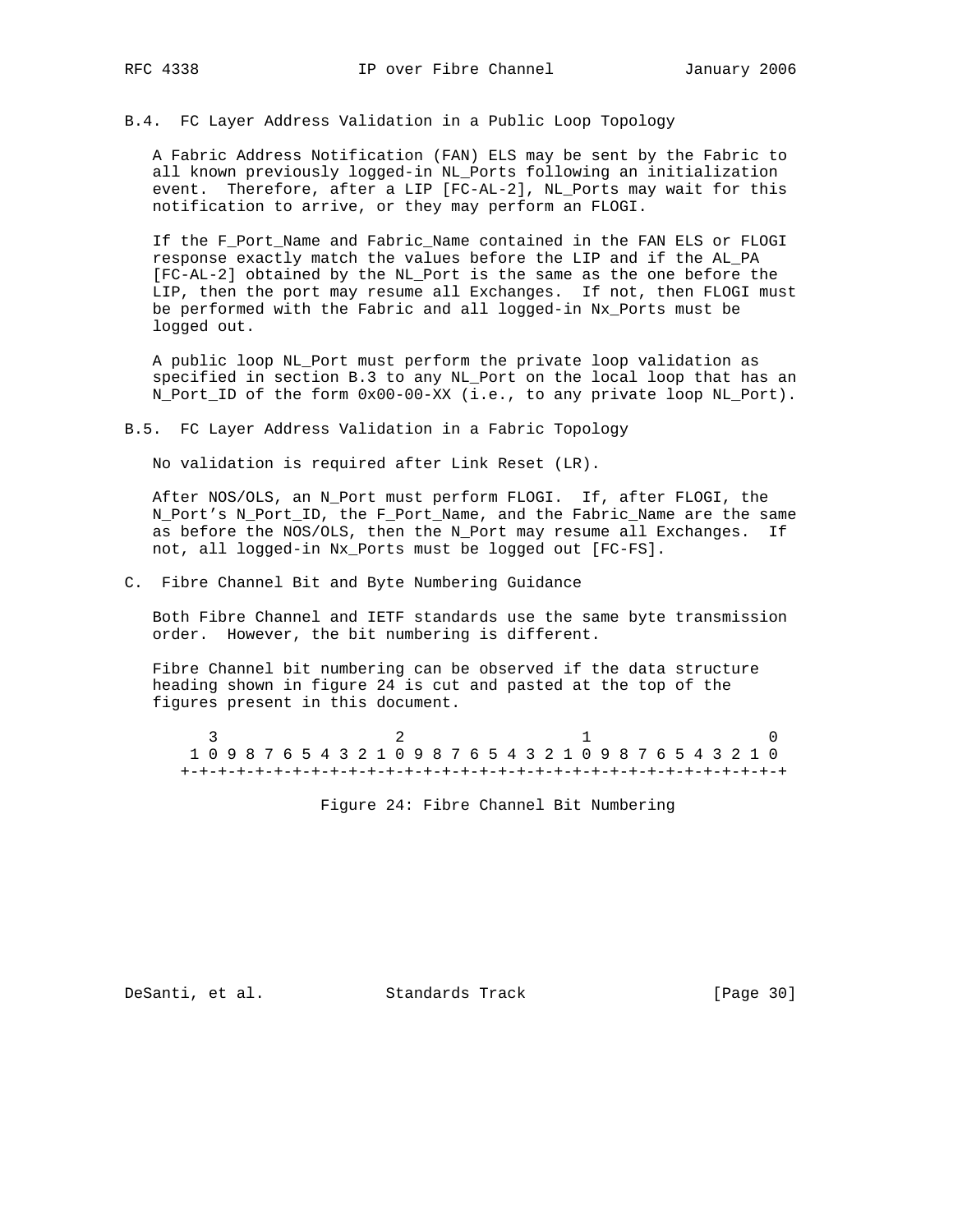## D. Changes from RFC 2625

- Nx\_Ports with N\_Port\_Name format 0x2, 0x5, 0xC, 0xD, 0xE, and 0xF are supported, in addition to format 0x1;
- An IP-capable Nx\_Port MUST support Class 3;
- An IP-capable Nx\_Port MUST support continuously increasing SEQ\_CNT;
- An IP-capable Nx\_Port SHOULD support a receive data field size for Device\_Data FC frames of at least 1024 octets;
- The FC ESP Header MAY be used;
- FC Classes of services other than 3 are not recommended;
- Defined a new FC ARP format;
- Removed support for FARP because some FC implementations do not tolerate receiving broadcast ELSes;
- Added support for IPv4 multicast;
- Clarified the usage of the CS\_CTL and Parameter fields of the FC Header;
- Clarified the usage of FC Classes of service;
- Clarified the usage of FC Sequences and Exchanges.
- E. Changes from RFC 3831
	- Clarified the usage of the CS\_CTL and Parameter fields of the FC Header;
	- Clarified the usage of FC Classes of service;
	- Clarified and updated the mapping of IPv6 multicast on Fibre Channel;
	- Clarified the usage of FC Sequences and Exchanges;
	- Clarified and updated the format of the Neighbor Discovery Link-layer option for Fibre Channel.

DeSanti, et al. Standards Track [Page 31]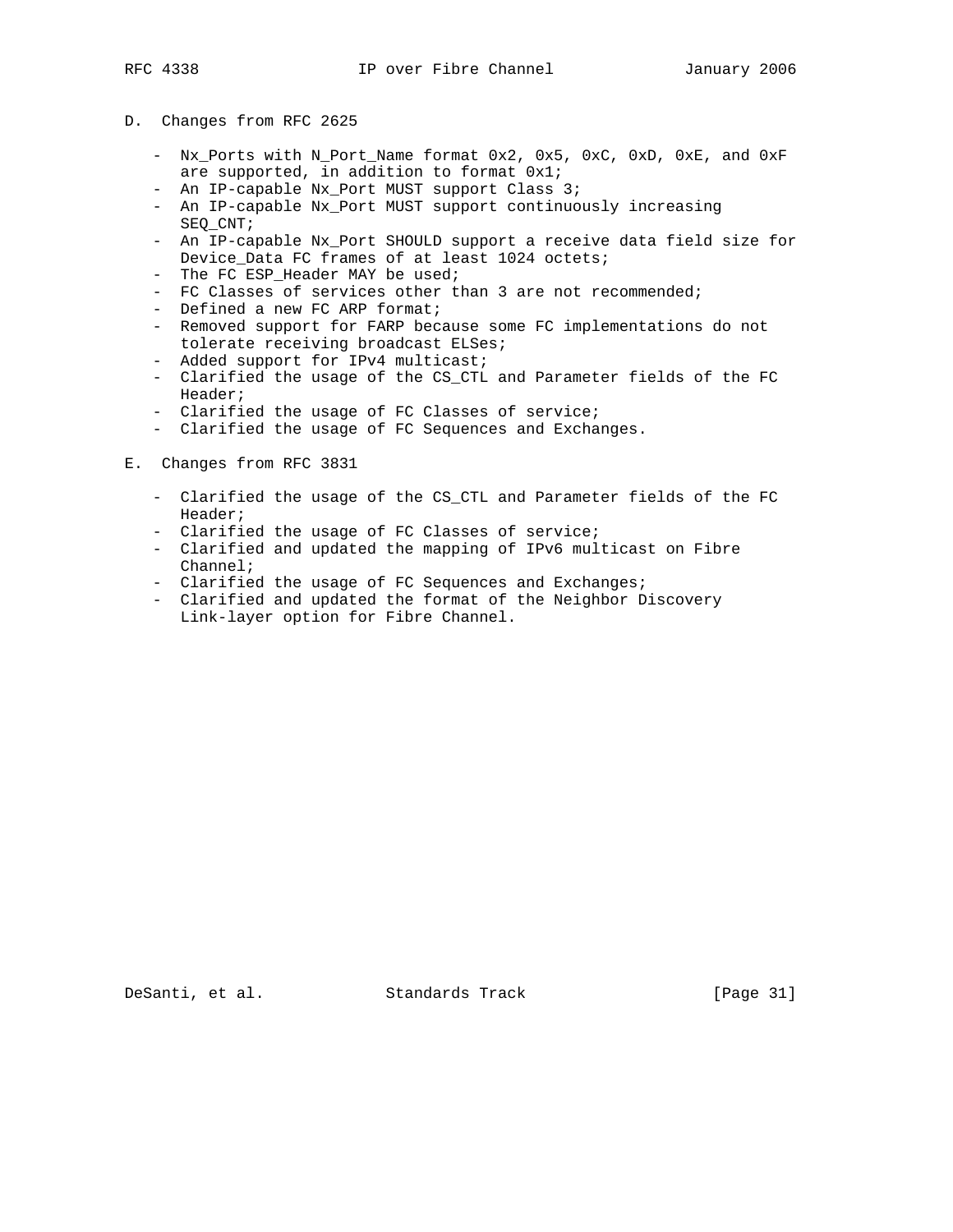Authors' Addresses Claudio DeSanti Cisco Systems, Inc. 170 W. Tasman Dr. San Jose, CA 95134 USA Phone: +1 408 853-9172 EMail: cds@cisco.com Craig W. Carlson QLogic Corporation 6321 Bury Drive Eden Prairie, MN 55346 USA Phone: +1 952 932-4064 EMail: craig.carlson@qlogic.com Robert Nixon Emulex 3333 Susan Street Costa Mesa, CA 92626 USA Phone: +1 714 885-3525 EMail: bob.nixon@emulex.com

DeSanti, et al. Standards Track [Page 32]